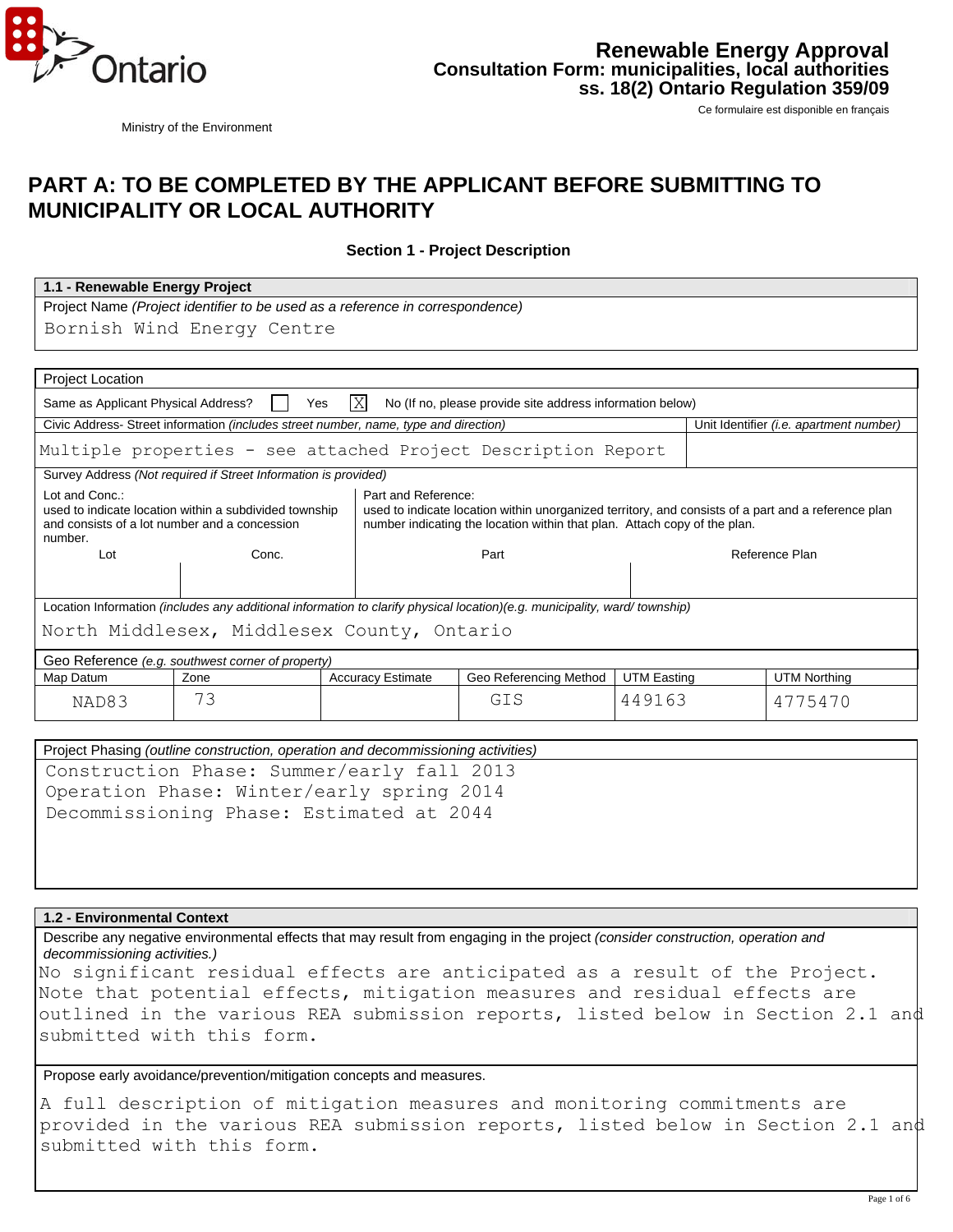| 1.3 - Renewable Energy Generation Facility                                                                                                                                                                                                                                                                                                                                                                            |                            |                              |                               |  |
|-----------------------------------------------------------------------------------------------------------------------------------------------------------------------------------------------------------------------------------------------------------------------------------------------------------------------------------------------------------------------------------------------------------------------|----------------------------|------------------------------|-------------------------------|--|
| Type of Facility / Operation (select all that apply & complete all appropriate sections)                                                                                                                                                                                                                                                                                                                              |                            |                              |                               |  |
| $\boxtimes$<br>Wind Facility (Land Based)                                                                                                                                                                                                                                                                                                                                                                             |                            | <b>Biofuel Facility</b>      |                               |  |
| Wind Facility (Off-Shore)                                                                                                                                                                                                                                                                                                                                                                                             |                            | Solar Photo Voltaic Facility |                               |  |
| Biogas Facility (Anaerobic Digesters)                                                                                                                                                                                                                                                                                                                                                                                 |                            | Other Describe:              |                               |  |
| <b>Biomass Facility (Thermal Treatment)</b>                                                                                                                                                                                                                                                                                                                                                                           |                            | Class (if applicable) :      |                               |  |
|                                                                                                                                                                                                                                                                                                                                                                                                                       |                            |                              |                               |  |
| Name Plate Capacity                                                                                                                                                                                                                                                                                                                                                                                                   | <b>Expected Generation</b> | Service Area                 | Total Area of Site (hectares) |  |
| 72.9 MW                                                                                                                                                                                                                                                                                                                                                                                                               | 72.9 MW                    |                              | 5,177 ha                      |  |
| Provide a description of the facilities equipment or technology that will be used to convert the renewable energy source or any other energy<br>source to electricity.<br>Up to 45 GE 1.6-100 (1.62 MW) turbines are proposed to be installed for the Project, for a total installed capacity<br>of 72.9 MW. The proposed GE 1.6-100 turbine is a 3-bladed, upwind, horizontal-axis turbine. The total rotor diameter |                            |                              |                               |  |

of the turbine is 100 m, resulting in a swept area of 7,854 m2, and is designed to operate at between 9.75 and 16.18 revolutions per minute (rpm). The turbine rotor and nacelle are mounted on top of an 80 m tubular tower. Each turbin is mounted on a steel reinforced concrete foundation and equipped with a transformer,located outside the base of the tower. The electricity generated from each turbine will be fed into the Provincial electricty grid through a series of collection lines, a 115 kV transmission line and a transformer substation.

#### **1.4 – Renewable Energy Generation Activities**

Describe the activities that will be engaged in as part of the renewable energy project

The activities associated with the wind energy centre development include: detailed design, environmental permitting, construction, operation and decommissioning.

#### **Section 2 – Supporting Documents**

| 2.1 - Requirement                         | Name of Draft documents distributed for consultation                | Date available to Municipal<br>or Local Authority Contact |
|-------------------------------------------|---------------------------------------------------------------------|-----------------------------------------------------------|
| <b>DRAFT Project Description Report</b>   | Draft Project Description Report                                    | February 29, 2011                                         |
| <b>DRAFT Design and Operations Report</b> | Draft Design and Operations Report                                  | February 29, 2011                                         |
| <b>DRAFT Construction Plan Report</b>     | Draft Construction Plan Report                                      | February 29, 2011                                         |
| <b>DRAFT Decommissioning Plan Report</b>  | Draft Decommissioning Plan Report                                   | February 29, 2011                                         |
| <b>List of other Documents</b>            | Draft Water Assessment and Water<br>Body Report                     | February 29, 2011                                         |
|                                           | Draft Wind Turbine Specification Report February 29, 2011           |                                                           |
|                                           | Cultural Heritage Assessment Report                                 | February 29, 2011                                         |
|                                           | Stage 1 and 2 Archaeological Assessment February 29, 2011<br>Report |                                                           |
|                                           | Natural Heritage Assessment Report                                  | February 29, 2011                                         |
|                                           |                                                                     |                                                           |
|                                           |                                                                     |                                                           |
|                                           |                                                                     |                                                           |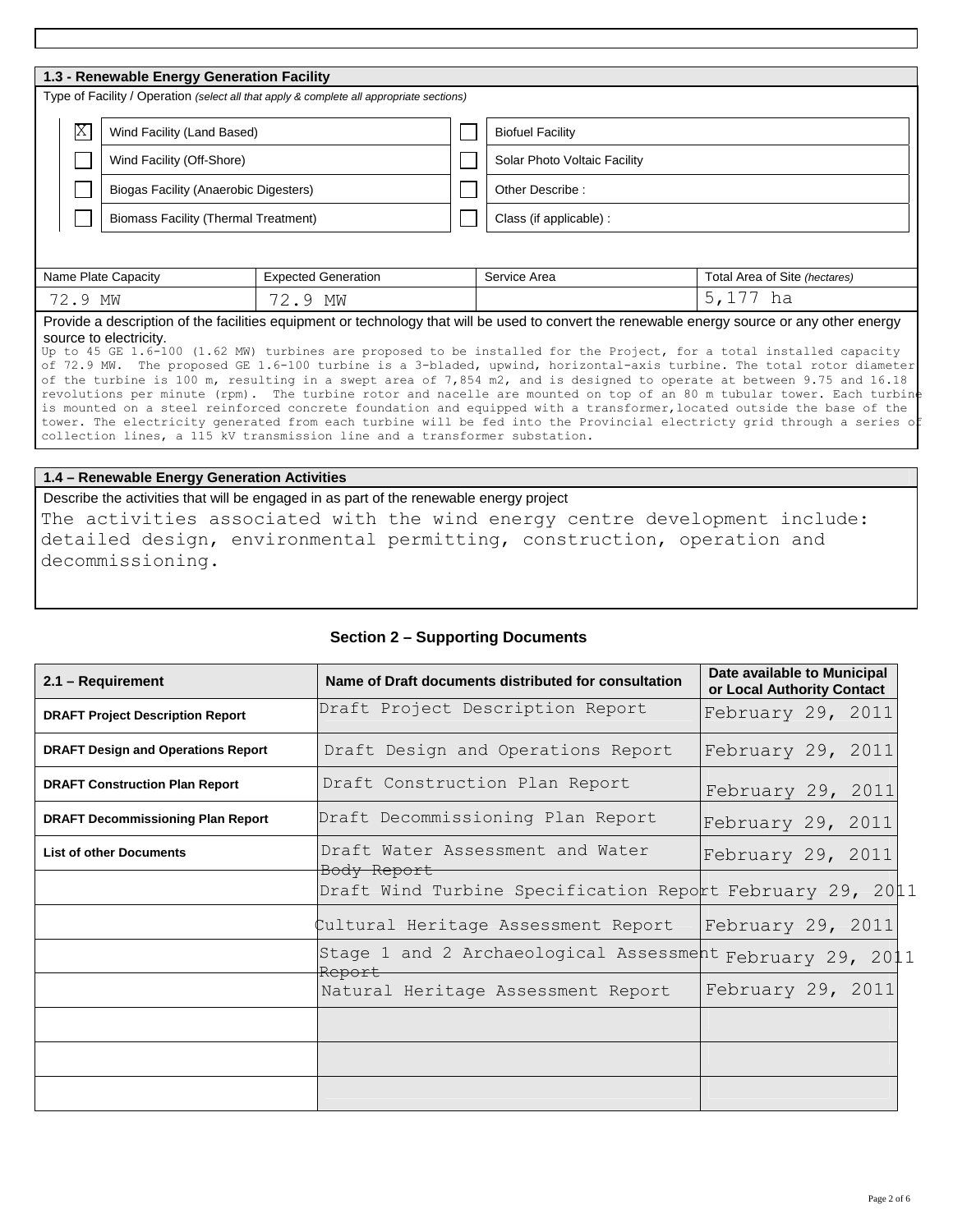**Location where written draft reports can be obtained for public inspection** *(physical location for viewing and the applicants project website if one is available)***:** 

## **Section 3 – Applicant Address and Contact Information**

| www.NextEraEnergyCanada.com                                                                                                                                                                                                                                                                                                                                             |                                                                                                          |  |                |                         |                        |                                         |
|-------------------------------------------------------------------------------------------------------------------------------------------------------------------------------------------------------------------------------------------------------------------------------------------------------------------------------------------------------------------------|----------------------------------------------------------------------------------------------------------|--|----------------|-------------------------|------------------------|-----------------------------------------|
|                                                                                                                                                                                                                                                                                                                                                                         |                                                                                                          |  |                |                         |                        |                                         |
| Section 3 – Applicant Address and Contact Information                                                                                                                                                                                                                                                                                                                   |                                                                                                          |  |                |                         |                        |                                         |
|                                                                                                                                                                                                                                                                                                                                                                         | 3.1 - Applicant Information (Owner of project/facility)                                                  |  |                |                         |                        |                                         |
|                                                                                                                                                                                                                                                                                                                                                                         | Applicant Name (legal name of individual or organization as evidenced by legal documents)                |  |                |                         |                        | <b>Business Identification Number</b>   |
|                                                                                                                                                                                                                                                                                                                                                                         | Bornish Wind LP, a wholly owned subsidiary of NextEra Energy                                             |  |                |                         |                        | 83577 7251 RT0001                       |
| Canada, ULC                                                                                                                                                                                                                                                                                                                                                             |                                                                                                          |  |                |                         |                        |                                         |
|                                                                                                                                                                                                                                                                                                                                                                         | Business Name (the name under which the entity is operating or trading - also referred to as trade name) |  |                | $\overline{\mathrm{X}}$ | same as Applicant Name |                                         |
|                                                                                                                                                                                                                                                                                                                                                                         |                                                                                                          |  |                |                         |                        |                                         |
|                                                                                                                                                                                                                                                                                                                                                                         |                                                                                                          |  |                |                         |                        |                                         |
|                                                                                                                                                                                                                                                                                                                                                                         | Civic Address- Street information <i>(includes street number, name, type and direction)</i>              |  |                |                         |                        | Unit Identifier (i.e. apartment number) |
| 5500 North Service Road                                                                                                                                                                                                                                                                                                                                                 |                                                                                                          |  |                |                         | 205                    |                                         |
|                                                                                                                                                                                                                                                                                                                                                                         | Survey Address (Not required if Street Information is provided)                                          |  |                |                         |                        |                                         |
| Lot and Conc.:<br>Part and Reference:<br>used to indicate location within a subdivided township<br>used to indicate location within an unsubdivided township or unsurveyed territory, and consists of a<br>and consists of a lot number and a concession number.<br>part and a reference plan number indicating the location within that plan. Attach copy of the plan. |                                                                                                          |  |                |                         |                        |                                         |
| Lot                                                                                                                                                                                                                                                                                                                                                                     | Conc.                                                                                                    |  | Part           |                         |                        | Reference Plan                          |
|                                                                                                                                                                                                                                                                                                                                                                         |                                                                                                          |  |                |                         |                        |                                         |
| Municipality                                                                                                                                                                                                                                                                                                                                                            | County/District                                                                                          |  | Province/State | Country                 |                        | Postal Code                             |
| Burlington                                                                                                                                                                                                                                                                                                                                                              |                                                                                                          |  | Ontario        | Canada                  |                        | L7L 6W6                                 |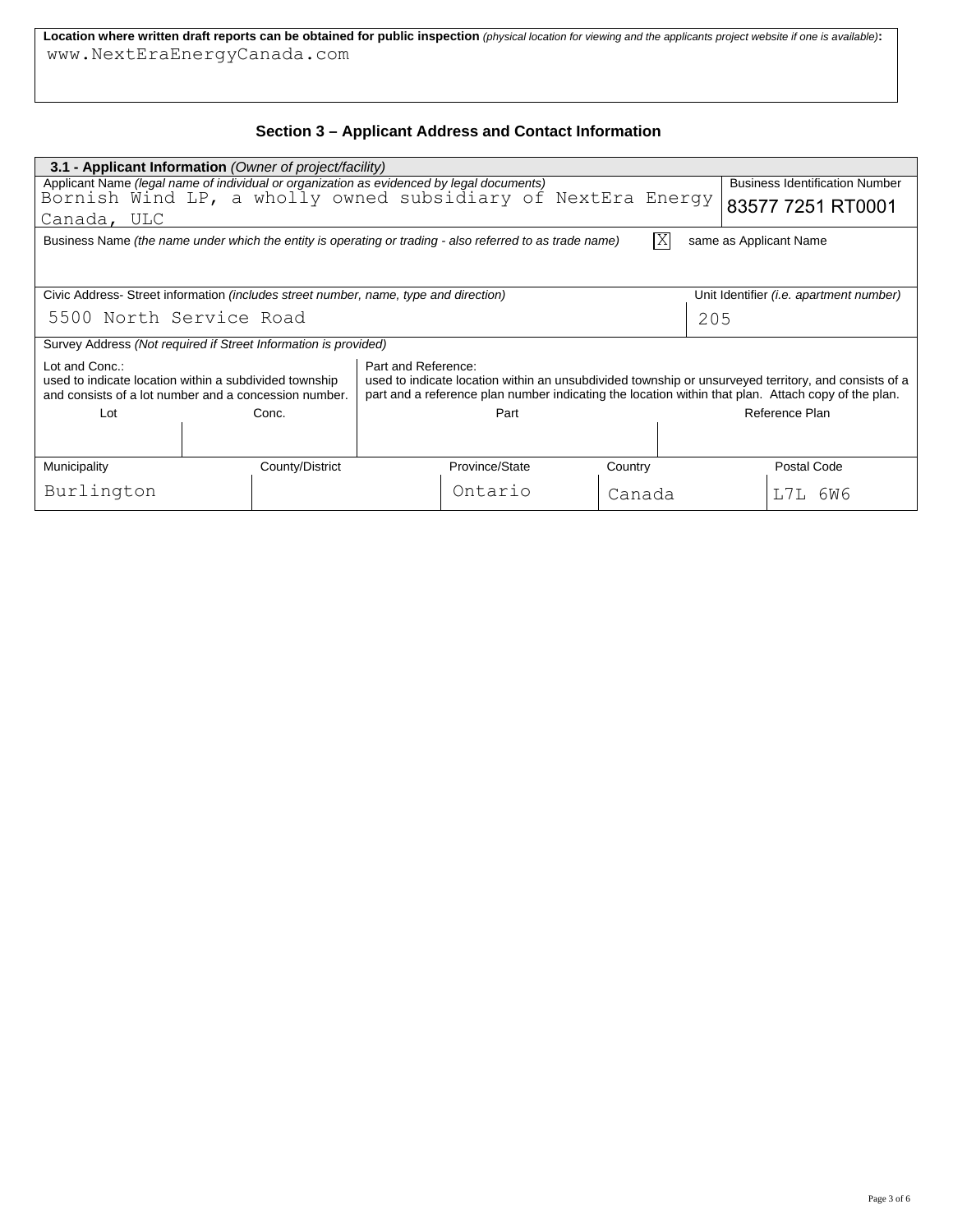# **PART B: TO BE COMPLETED BY THE MUNICIPALITY OR LOCAL AUTHORITY**

| Local Municipality (include each local municipality in which project location is situated)<br>No<br>Yes |                                                                                                             |       |                       |                       |                |
|---------------------------------------------------------------------------------------------------------|-------------------------------------------------------------------------------------------------------------|-------|-----------------------|-----------------------|----------------|
| Name of                                                                                                 | Address                                                                                                     | Phone | Clerk's Name          | Clerk's Phone/Fax     | E-Mail Address |
| Municipality                                                                                            |                                                                                                             |       |                       |                       |                |
|                                                                                                         |                                                                                                             |       |                       |                       |                |
|                                                                                                         |                                                                                                             |       |                       |                       |                |
|                                                                                                         | Upper Tier Municipality <i>(include each upper tier municipality in which project location is situated)</i> |       |                       | Yes                   | <b>No</b>      |
| Name of                                                                                                 | Address                                                                                                     | Phone | Clerk's name          | Clerk's Phone/Fax     | E-Mail Address |
| Municipality                                                                                            |                                                                                                             |       |                       |                       |                |
|                                                                                                         |                                                                                                             |       |                       |                       |                |
|                                                                                                         |                                                                                                             |       |                       |                       |                |
| Yes<br>No.<br>Local roads area (include each local roads area in which project location is situated)    |                                                                                                             |       |                       |                       |                |
|                                                                                                         |                                                                                                             |       |                       |                       |                |
| Name of local                                                                                           | Address                                                                                                     | Phone | Secretary-treasurer's | Secretary-treasurer's | E-Mail Address |
| roads board                                                                                             |                                                                                                             |       | Name                  | Phone/Fax             |                |
|                                                                                                         |                                                                                                             |       |                       |                       |                |
|                                                                                                         |                                                                                                             |       |                       |                       |                |
|                                                                                                         | Board Area (include each board area in which project location is situated)                                  |       |                       | Yes                   | No             |
| Name of Local                                                                                           | Address                                                                                                     | Phone |                       | Secretary's           | E-Mail Address |
| Service Board                                                                                           |                                                                                                             |       | Secretary's name      | Phone/Fax             |                |
|                                                                                                         |                                                                                                             |       |                       |                       |                |

## **Section 4 - Municipal or Local Authority Contact Information (check the one that applies)**

# **Section 5: Consultation Requirement**

| 5.1 - Project Location                                                                                |
|-------------------------------------------------------------------------------------------------------|
| Provide comment on the project location with respect to infrastructure and servicing.                 |
|                                                                                                       |
|                                                                                                       |
|                                                                                                       |
|                                                                                                       |
|                                                                                                       |
| 5.2 - Project Roads                                                                                   |
| Provide comment on the proposed project's plans respecting proposed road access.                      |
|                                                                                                       |
|                                                                                                       |
|                                                                                                       |
|                                                                                                       |
|                                                                                                       |
|                                                                                                       |
| Identify any issues and provide recommendations with respect to road access                           |
|                                                                                                       |
|                                                                                                       |
|                                                                                                       |
|                                                                                                       |
|                                                                                                       |
| Provide comment on any proposed Traffic Management Plans                                              |
|                                                                                                       |
|                                                                                                       |
|                                                                                                       |
|                                                                                                       |
|                                                                                                       |
|                                                                                                       |
| Identify any issues and provide recommendations with respect to the proposed Traffic Management Plans |
|                                                                                                       |
|                                                                                                       |
|                                                                                                       |
|                                                                                                       |
|                                                                                                       |
|                                                                                                       |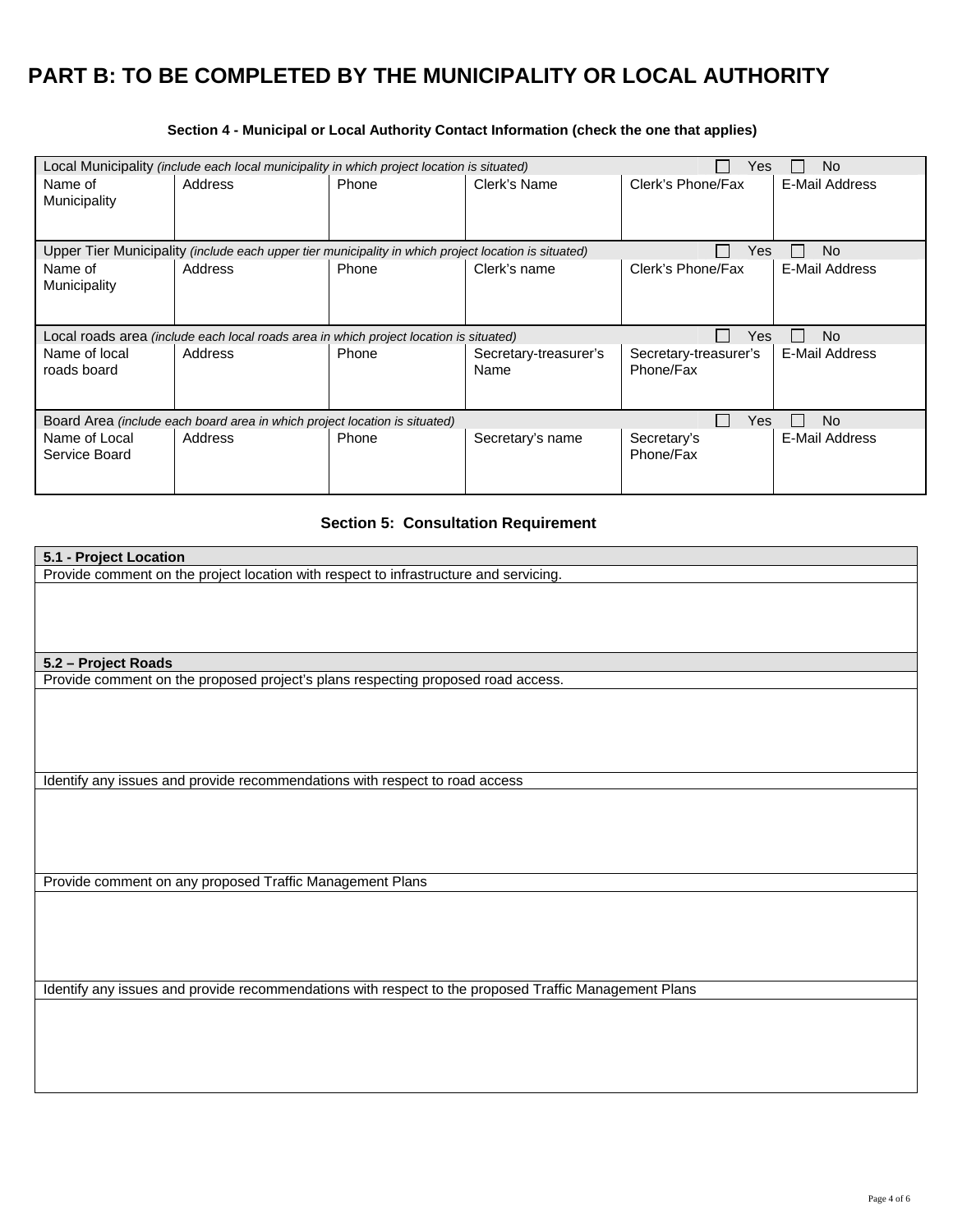#### **5.3 – Municipal or Local authority Service Connections**

Provide comment on the proposed project plans related to the location of and type of municipal service connections, other than roads.

Identify any issues and provide recommendations with respect to the type of municipal service connections, other than roads.

#### **5.4 – Facility Other**

Identify any issues and recommendations with respect to the proposed landscaping design for the facility

Provide comment on the proposed project plans for emergency management procedures / safety protocols.

Identify any issues and recommendations with respect to the proposed emergency management procedures / safety protocols.

Identify any issues and recommendations with respect to any Easements or Restrictive Covenants associated with the Project Location

**5.5 Project Construction** 

Identify any issues and recommendations with respect to the proposed rehabilitation of any temporary disturbance areas and any municipal or local authority infrastructure that could be damaged during construction.

Identify any issues and recommendations with respect to the proposed location of fire hydrants and connections to existing drainage, water works and sanitary sewers

Identify any issues and recommendations with respect to the proposed location of buried kiosks and above-grade utility vaults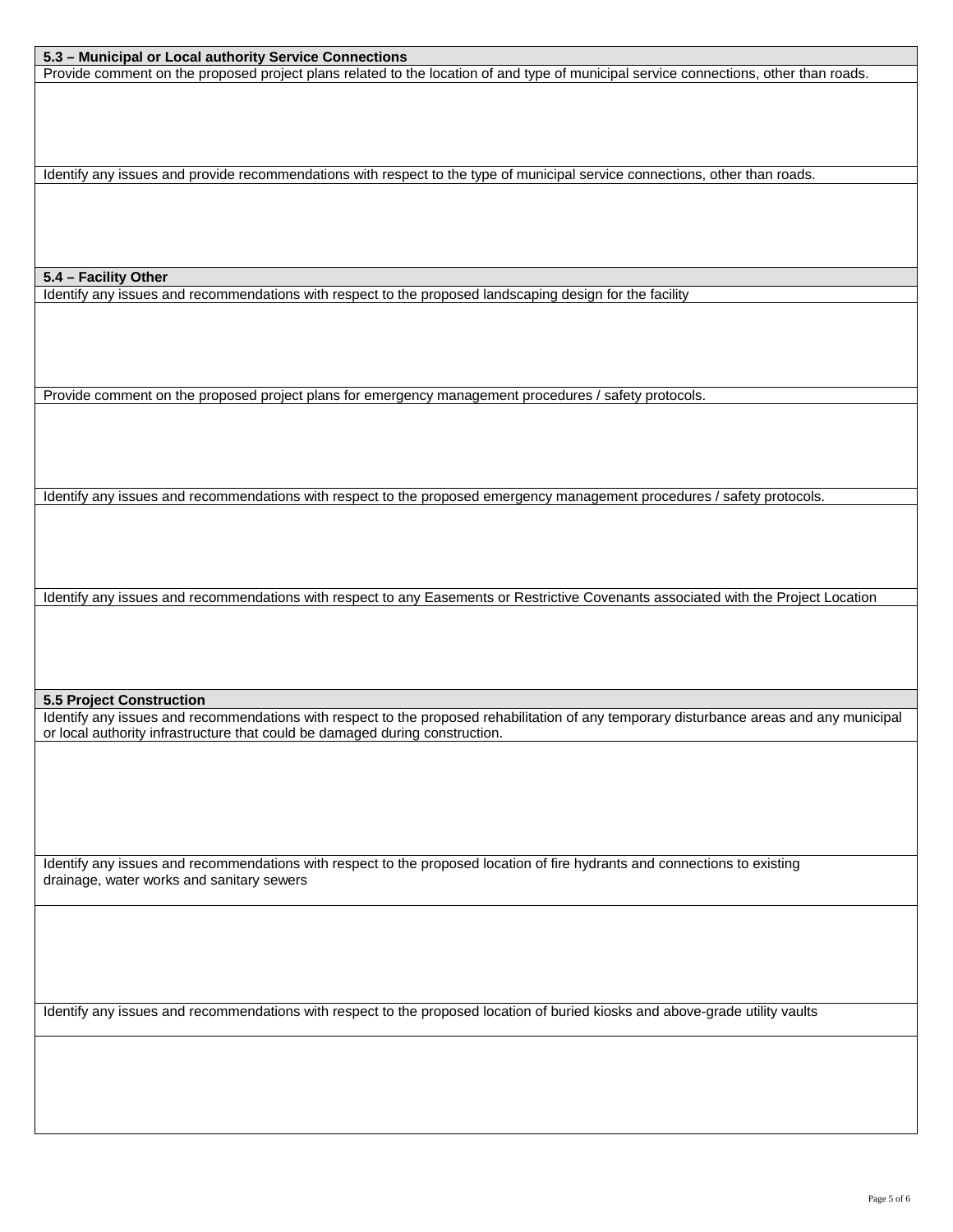Identify any issues and recommendations with respect to the proposed location of existing and proposed gas and electricity lines and connections

Provide comment on the proposed project plans with respect to Building Code permits and licenses.

Identify any issues and recommendations related to the identification of any significant natural features and water bodies within the municipality or territory.

Identify any issues and recommendations related to the identification any archaeological resource or heritage resource.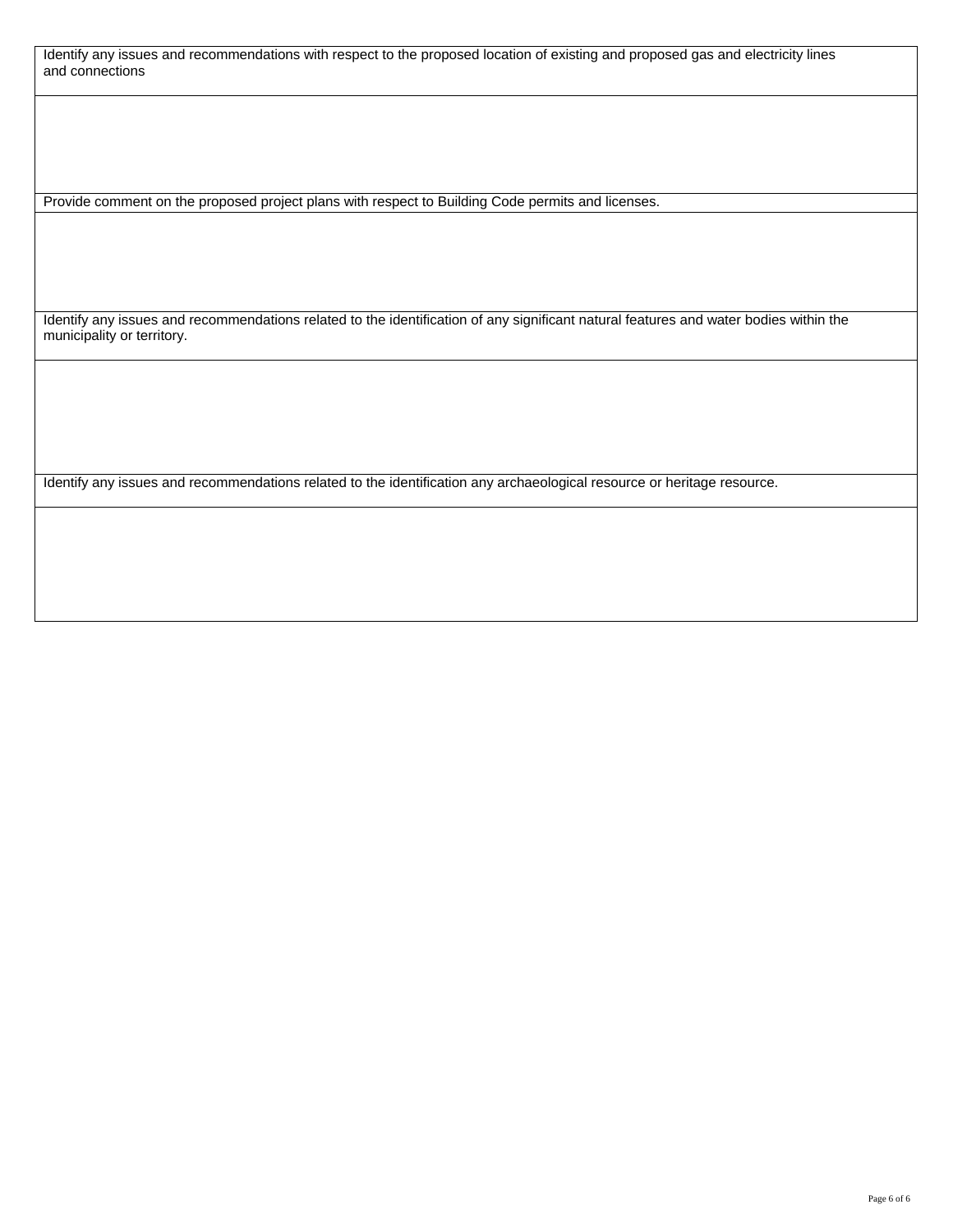

February 28, 2012

Linda Creaghe, CAO Municipality of North Middlesex 229 Parkhill Main Street, PO Box 9 Parkhill, Ontario N0M 2K0

#### **Re: Bornish Wind Energy Centre – Municipal Consultation**

Dear Ms. Creaghe,

Bornish Wind, LP is proposing to develop the Bornish Wind Energy Centre. Bornish Wind, LP is a wholly-owned subsidiary of NextEra Energy Canada, ULC (NextEra). This Project is considered to be a Class 4 Wind Facility. The Project is proposed to consist of up to 45, 1.62 MW turbines (although 48 turbine positions will be processed for permitting under the Renewable Energy Approval (REA) Process) with a total nameplate capacity of up to 72.9 MW. The Wind Energy Centre is located in south-western Ontario, in the Municipality of North Middlesex, Middlesex County, Ontario. More specifically, the Project is located south of Elginfield Road, east of Pete Sebe Road, north of Elmtree Drive and west of Fort Rose Road. The total Study Area is approximately 5,177 ha.

NextEra is pleased to submit the enclosed REA documents and the Municipal Consultation Form, to be completed by your office. This initiates the Municipal Consultation Period under Ontario Regulation 359/09. We would be pleased to meet with you to discuss the enclosed reports and any comments you may have. Please do not hesitate to contact myself or Derek Dudek (Email: Derek.Dudek@nexteraenergy.com) should you have any questions regarding your review of the documents.

Yours truly,

NextEra Energy Canada, ULC

Thomas Bird Environmental Services Project Manager

Cc. Derek Dudek, NextEra Energy Canada

Enclosed:

Municipal Consultation Form One hard copy and one CD of the following REA Reports:

- Project Description Report
- **Construction Plan Report**
- Design and Operations Report
- Decommissioning Plan Report
- x Wind Turbine Specification Report
- Natural Heritage Assessment Report (currently undergoing MNR review and will be updated accordingly prior to public review of the documents).
- Water Assessment and Water Body Report
- Cultural Heritage Assessment Report
- Stage 1 and 2 Archaeological Assessment Reports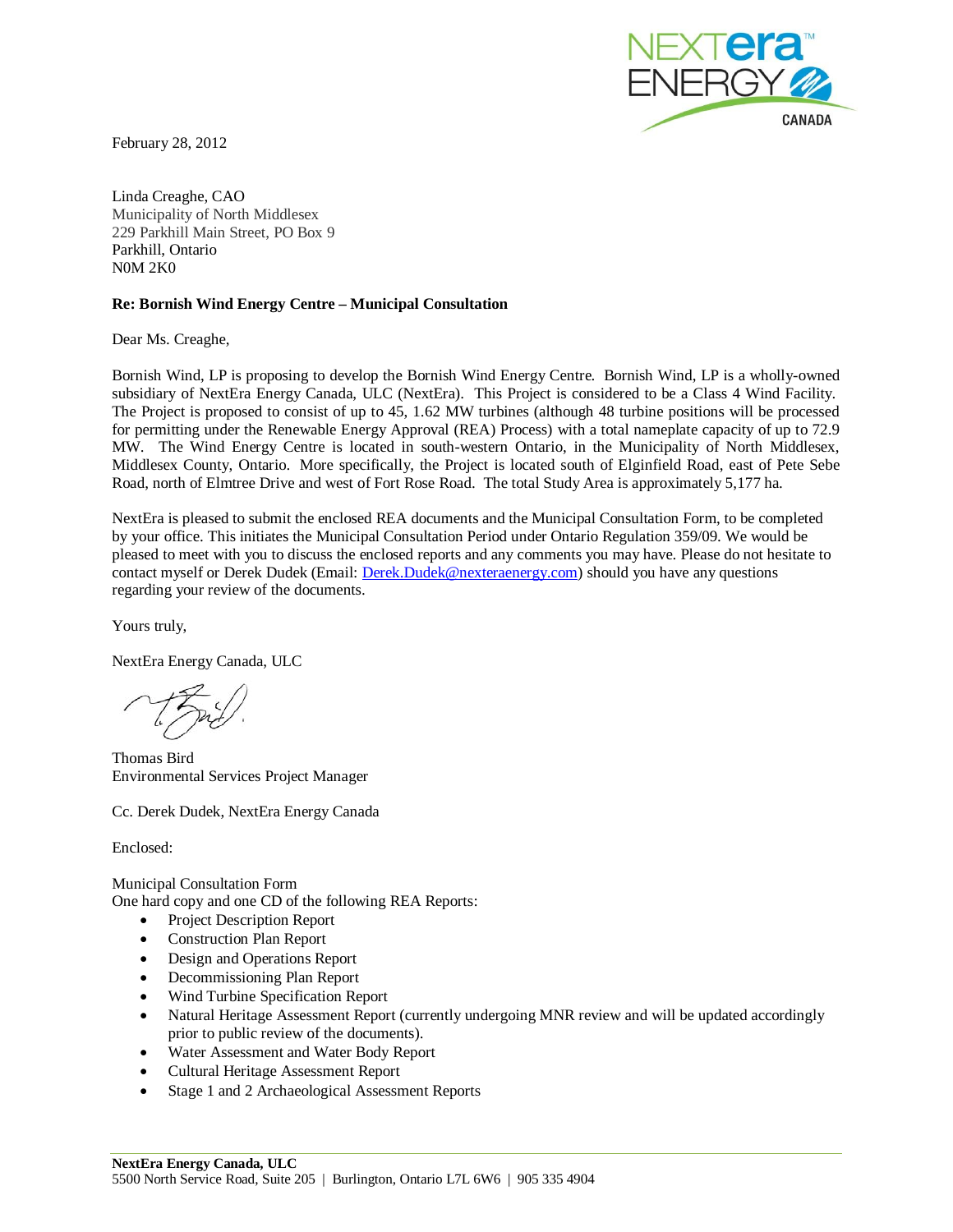

February 28, 2012

Kathy Bunting, Clerk, c/o Sabrina Langill Middlesex County Administration Office 399 Ridout Street North London, Ontario N6A 2P1

#### **Re: Bornish Wind Energy Centre – Municipal Consultation**

Dear Ms. Bunting,

Bornish Wind, LP is proposing to develop the Bornish Wind Energy Centre. Bornish Wind, LP is a wholly-owned subsidiary of NextEra Energy Canada, ULC (NextEra). This Project is considered to be a Class 4 Wind Facility. The Project is proposed to consist of up to 45, 1.62 MW turbines (although 48 turbine positions will be processed for permitting under the Renewable Energy Approval (REA) Process) with a total nameplate capacity of up to 72.9 MW. The Wind Energy Centre is located in south-western Ontario, in the Municipality of North Middlesex, Middlesex County, Ontario. More specifically, the Project is located south of Elginfield Road, east of Pete Sebe Road, north of Elmtree Drive and west of Fort Rose Road. The total Study Area is approximately 5,177 ha.

NextEra is pleased to submit the enclosed REA documents and the Municipal Consultation Form, to be completed by your office. This initiates the Municipal Consultation Period under Ontario Regulation 359/09. We would be pleased to meet with you to discuss the enclosed reports and any comments you may have. Please do not hesitate to contact myself or Derek Dudek (Email: Derek.Dudek@nexteraenergy.com) should you have any questions regarding your review of the documents.

Yours truly,

NextEra Energy Canada, ULC

Thomas Bird Environmental Services Project Manager

Cc. Derek Dudek, NextEra Energy Canada

Enclosed:

Municipal Consultation Form One hard copy and one CD of the following REA Reports:

- Project Description Report
- **Construction Plan Report**
- Design and Operations Report
- Decommissioning Plan Report
- x Wind Turbine Specification Report
- Natural Heritage Assessment Report (currently undergoing MNR review and will be updated accordingly prior to public review of the documents).
- Water Assessment and Water Body Report
- Cultural Heritage Assessment Report
- Stage 1 and 2 Archaeological Assessment Reports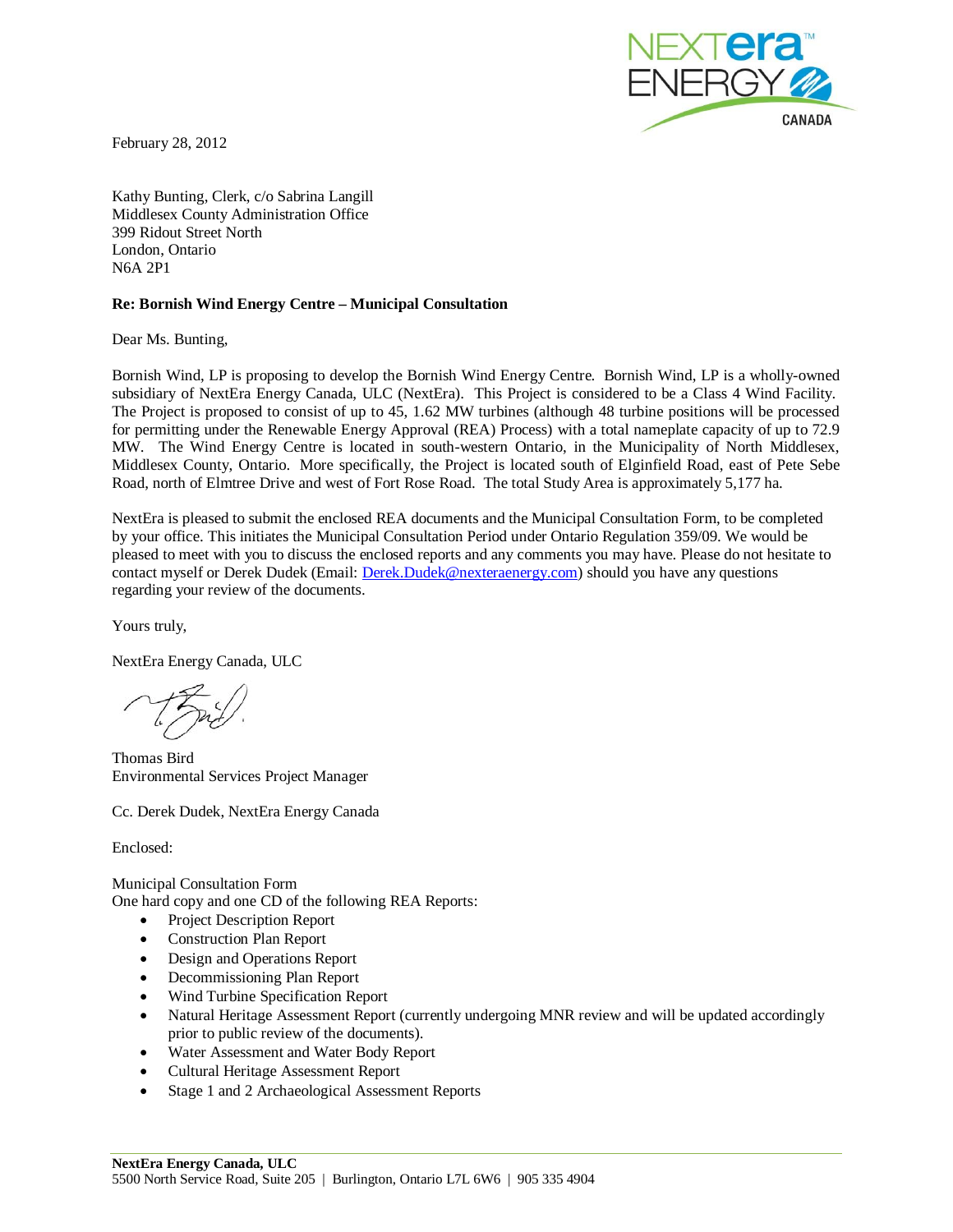May 7, 2012



Linda Creaghe, CAO Municipality of North Middlesex 229 Parkhill Main Street, PO Box 9 Parkhill, Ontario N0M 2K0

# **Subject: Bornish Wind Energy Centre – Public Consultation Review**

Dear Ms. Creaghe,

Bornish Wind, LP. is proposing to develop the Bornish Wind Energy Centre (the "Project"). Bornish Wind, LP. is a wholly-owned subsidiary of NextEra Energy Canada, ULC. The parent company of NextEra Energy Canada, ULC, is NextEra Energy Resources, LLC, with a current portfolio of nearly 8,500 operating wind turbines across North America. The Project is located in the Municipality of North Middlesex and will consist of 45, 1.62 MW turbines with a total nameplate capacity of 72.9 MW, through 48 turbine locations will be permitted.

NextEra is pleased to submit the enclosed DRAFT REA documents (listed on the back of this page), Shadow Flicker Report, Turbine Visualizations and Plain Language Summaries. We ask that you make them available at the municipal office for public review on May 8, 2012. This initiates the 60-day Public Review Period under Ontario Regulation 359/09.

Please also find enclosed a Notice for the upcoming Public Meeting to be held at the Ailsa Craig Community Centre on July 10, 2012.

Please do not hesitate to contact myself or Derek Dudek (Derek.Dudek@nexteraenergy.com) should you have any questions.

Yours very truly,

Thomas Bird, Environmental Services Project Manager

C.c. Derek Dudek, NextEra Energy Canada,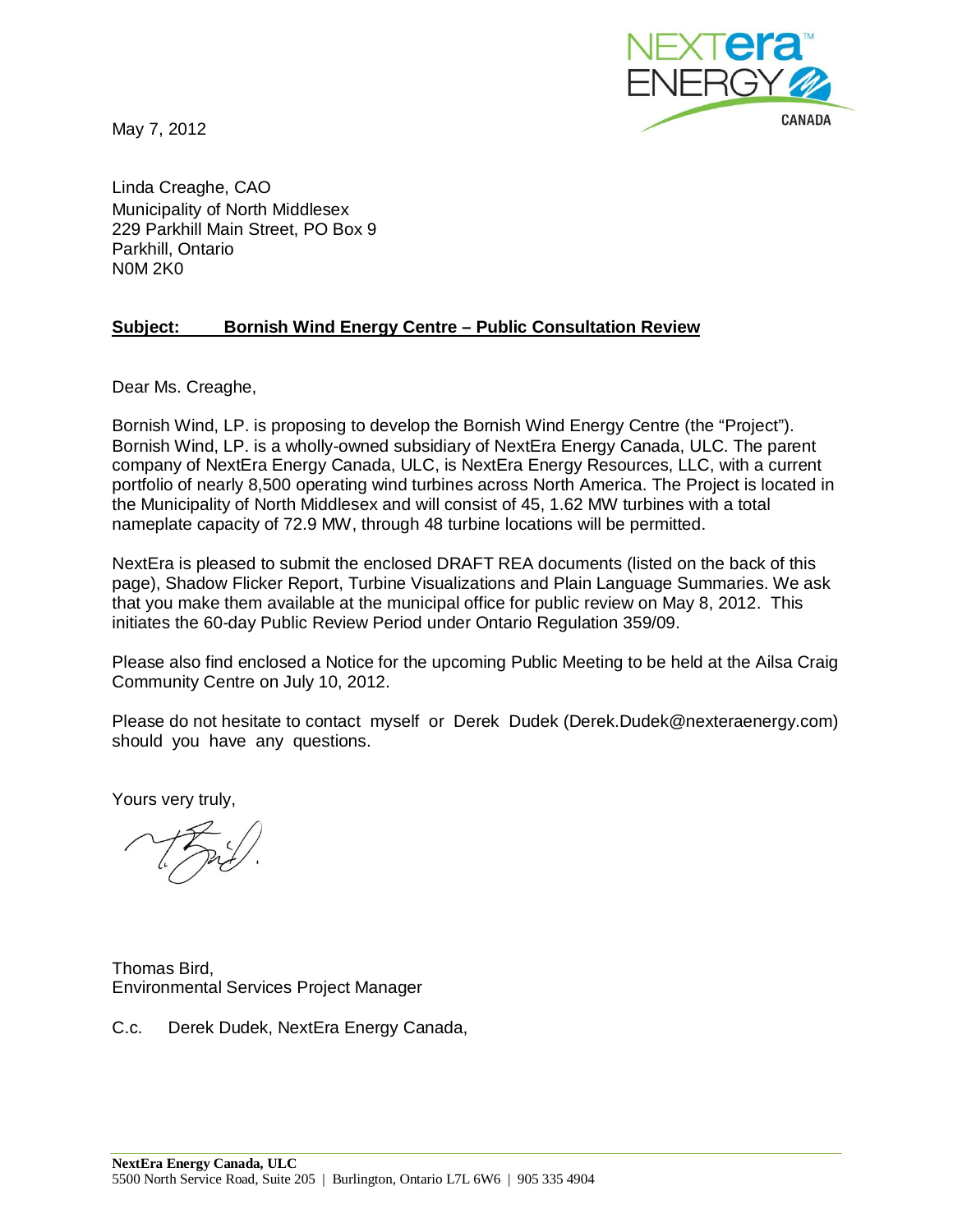

Enclosures:

One hard copy of the following DRAFT REA Reports:

- Project Description Report
- Construction Plan Report
- Deign and Operations Report
- Decommissioning Plan Report
- Wind Turbine Specification Report
- Natural Heritage Assessment Report
- Water Assessment and Water Body Report
- Cultural Heritage Assessment Report
- Stage 1 and Stage 2 Archaeological Assessment Report

Two copies of the Plain Language Summaries Shadow Flicker Report Turbine Visualizations Public Meeting Notice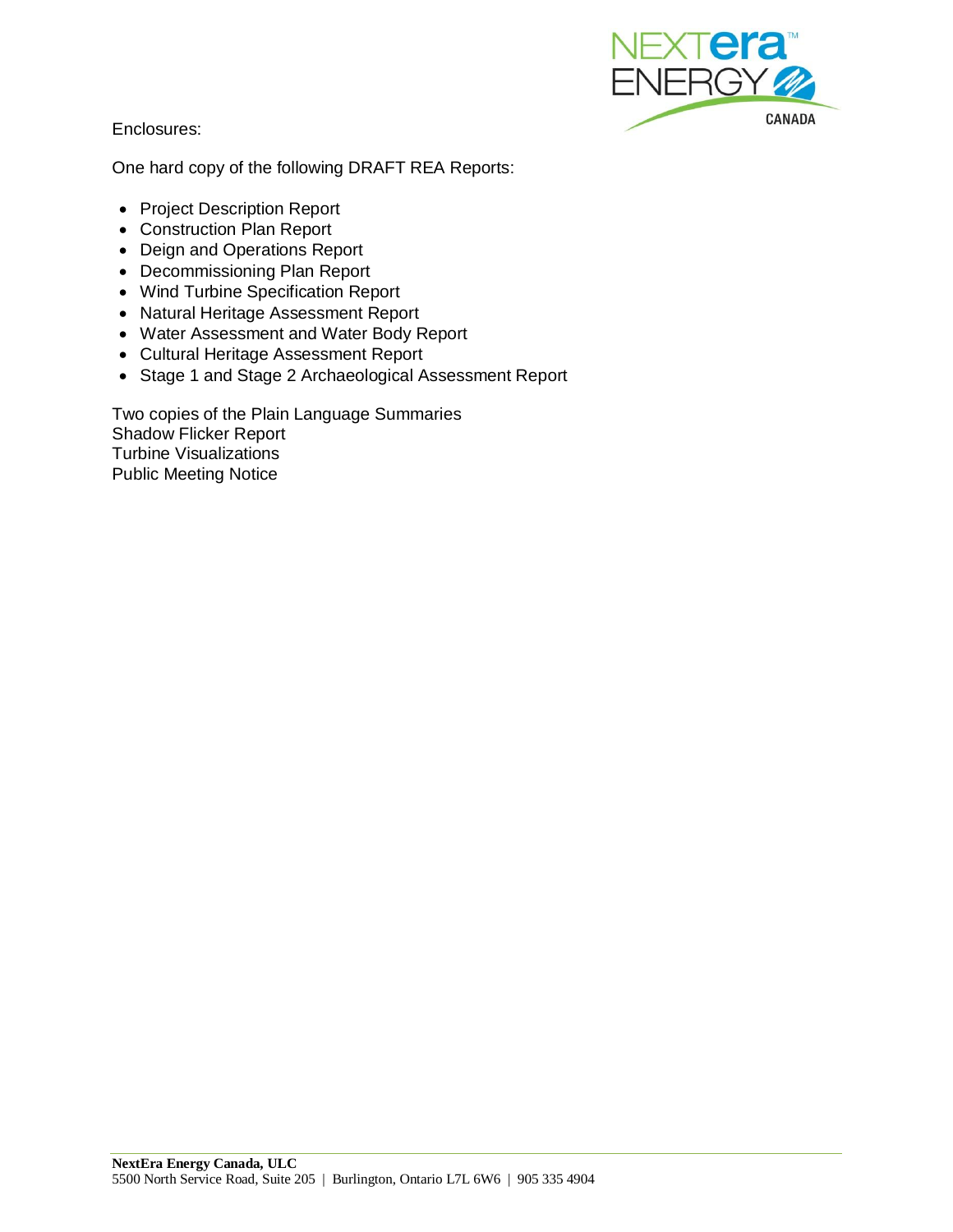May 7, 2012



Kathy Bunting, Clerk, c/o Sabrina Langill Middlesex County Administration Office 399 Ridout Street North London, Ontario N6A 2P1

# **Subject: Bornish Wind Energy Centre – Public Consultation Review**

Dear Ms. Bunting,

Bornish Wind, LP. is proposing to develop the Bornish Wind Energy Centre (the "Project"). Bornish Wind, LP. is a wholly-owned subsidiary of NextEra Energy Canada, ULC. The parent company of NextEra Energy Canada, ULC, is NextEra Energy Resources, LLC, with a current portfolio of nearly 8,500 operating wind turbines across North America. The Project is located in the Municipality of North Middlesex and will consist of 45, 1.62 MW turbines with a total nameplate capacity of 72.9 MW, through 48 turbine locations will be permitted.

NextEra is pleased to submit the enclosed DRAFT REA documents (listed on the back of this page), Shadow Flicker Report, Turbine Visualizations and Plain Language Summaries. We ask that you make them available at the municipal office for public review on May 8, 2012. This initiates the 60-day Public Review Period under Ontario Regulation 359/09.

Please also find enclosed a Notice for the upcoming Public Meeting to be held at the Ailsa Craig Community Centre on July 10, 2012.

Please do not hesitate to contact myself or Derek Dudek (Derek.Dudek@nexteraenergy.com) should you have any questions.

Yours very truly,

Thomas Bird, Environmental Services Project Manager

C.c. Derek Dudek, NextEra Energy Canada,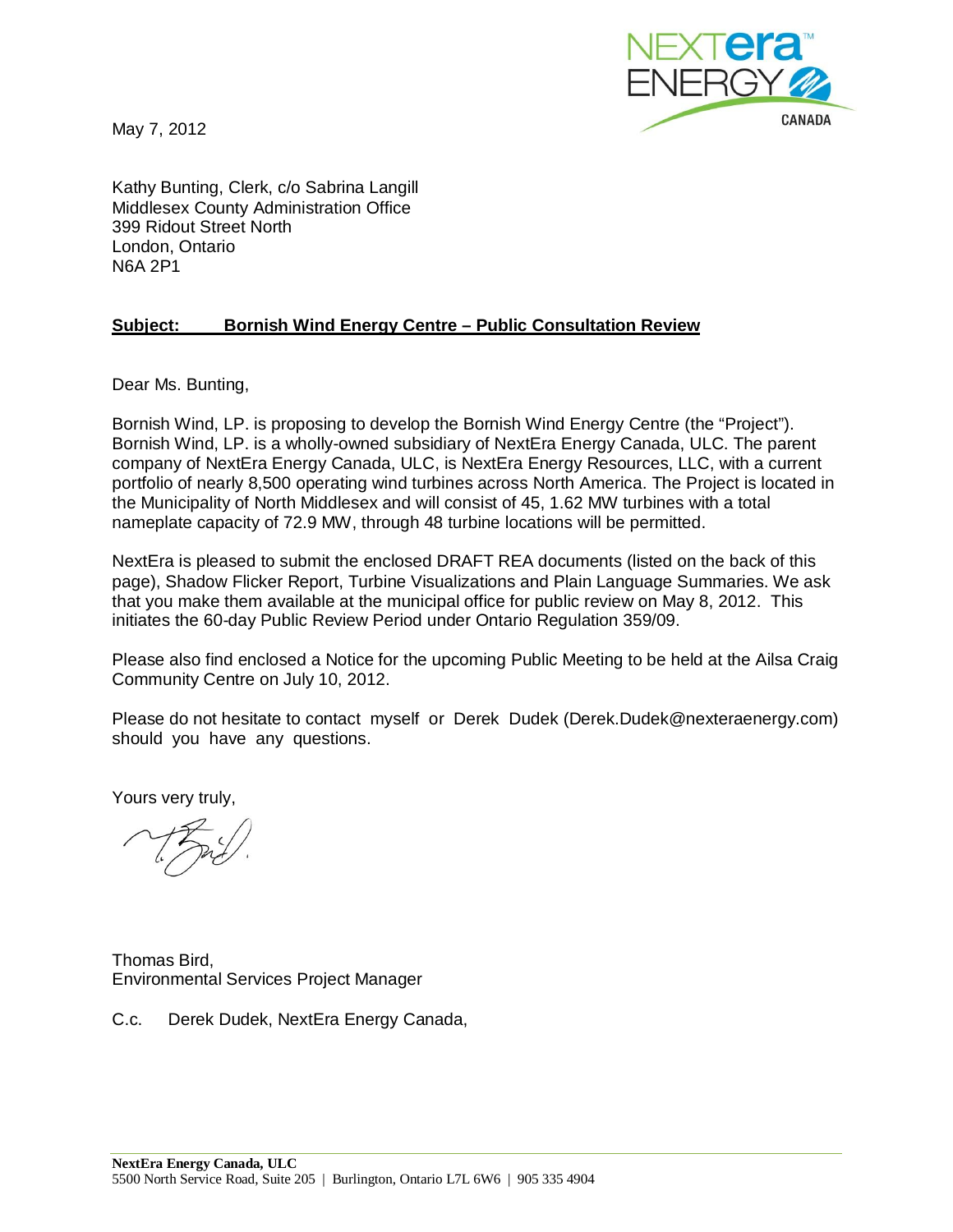

Enclosures:

- One hard copy of the following DRAFT REA Reports:
	- o Project Description Report
	- o Construction Plan Report
	- o Deign and Operations Report
	- o Decommissioning Plan Report
	- o Wind Turbine Specification Report
	- o Natural Heritage Assessment Report
	- o Water Assessment and Water Body Report
	- o Cultural Heritage Assessment Report
	- o Stage 1 and Stage 2 Archaeological Assessment Report
- Two copies of the Plain Language Summaries
- Shadow Flicker Report
- Turbine Visualizations
- Public Meeting Notice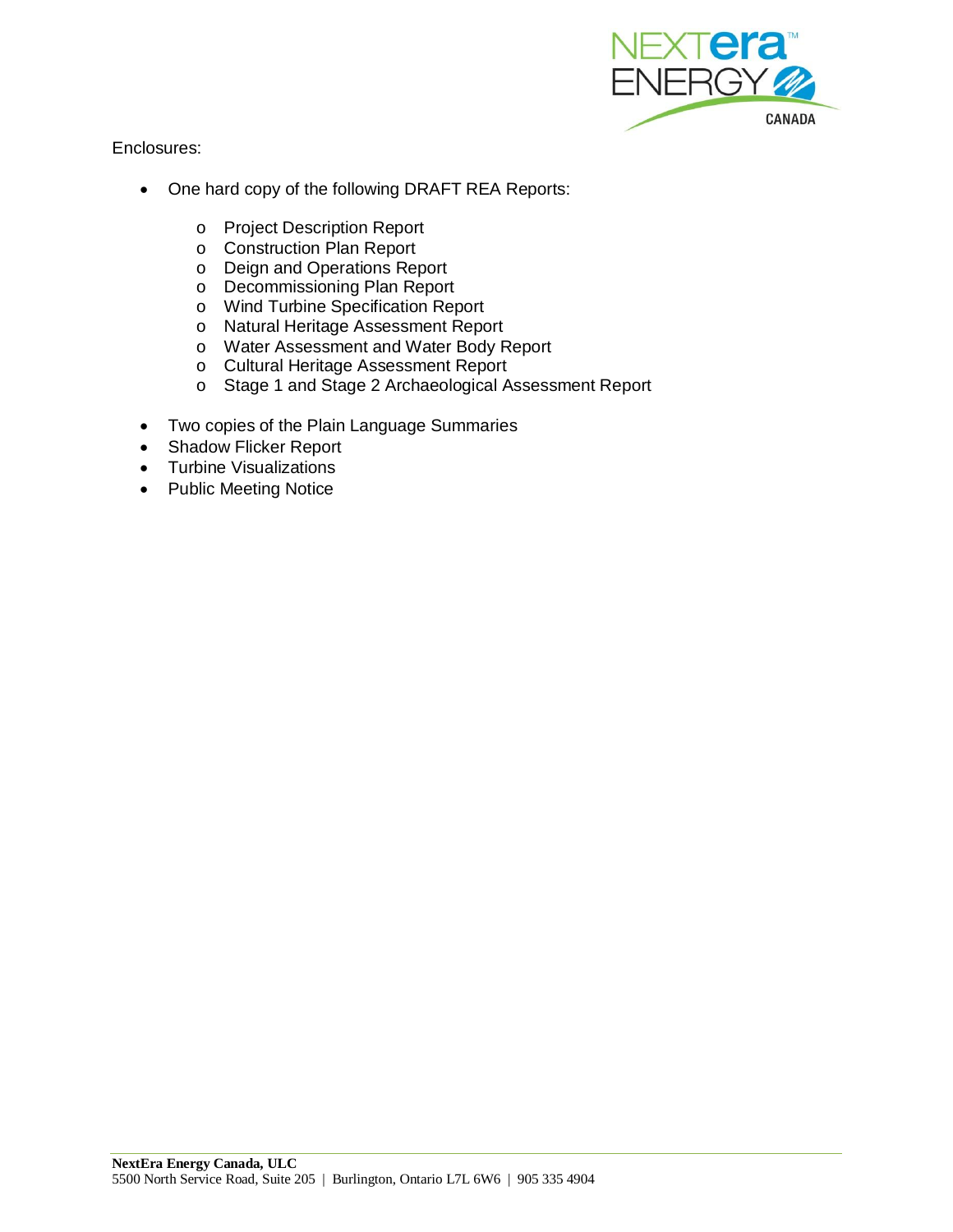# **SCHEDULE E**

# **MUNICIPALITY OF NORTH MIDDLESEX**

# **GREEN ENERGY DEVELOPMENT SUBMISSIONS GUIDELINES**

# **GENERAL INFORMATION REQUIRED WITH SUBMISSIONS**

- 1. Geographic location of project
- 2. Background information related to project (such as reports, environmental screenings, etc.)
- 3. Proposed project phases & associated timelines

# **SUBMISSIONS FOR REVIEW BY PUBLIC WORKS:**

# **Roads Information required:**

- 1. Plans indicating:
	- all proposed construction sites
	- all proposed transmission lines
	- all municipal roads which will serve as proposed access routes & delivery routes to the site (traced back to the geographic limits of the Municipality of North Middlesex)
	- all proposed new driveway or roadway entrances off of municipal roads to serve project sites complete with details, such as hydraulic design associated with sizing of pipe when crossing a municipal drain or roadside ditch
	- all proposed haul roads over private lands complete with details, such as hydraulic design associated with sizing of any structures necessary to provide access across a municipal drain
- 2. Information associated with delivery of materials & construction, including:
	- turning radii of all large vehicles & any proposed improvements to road cross section or intersection geometry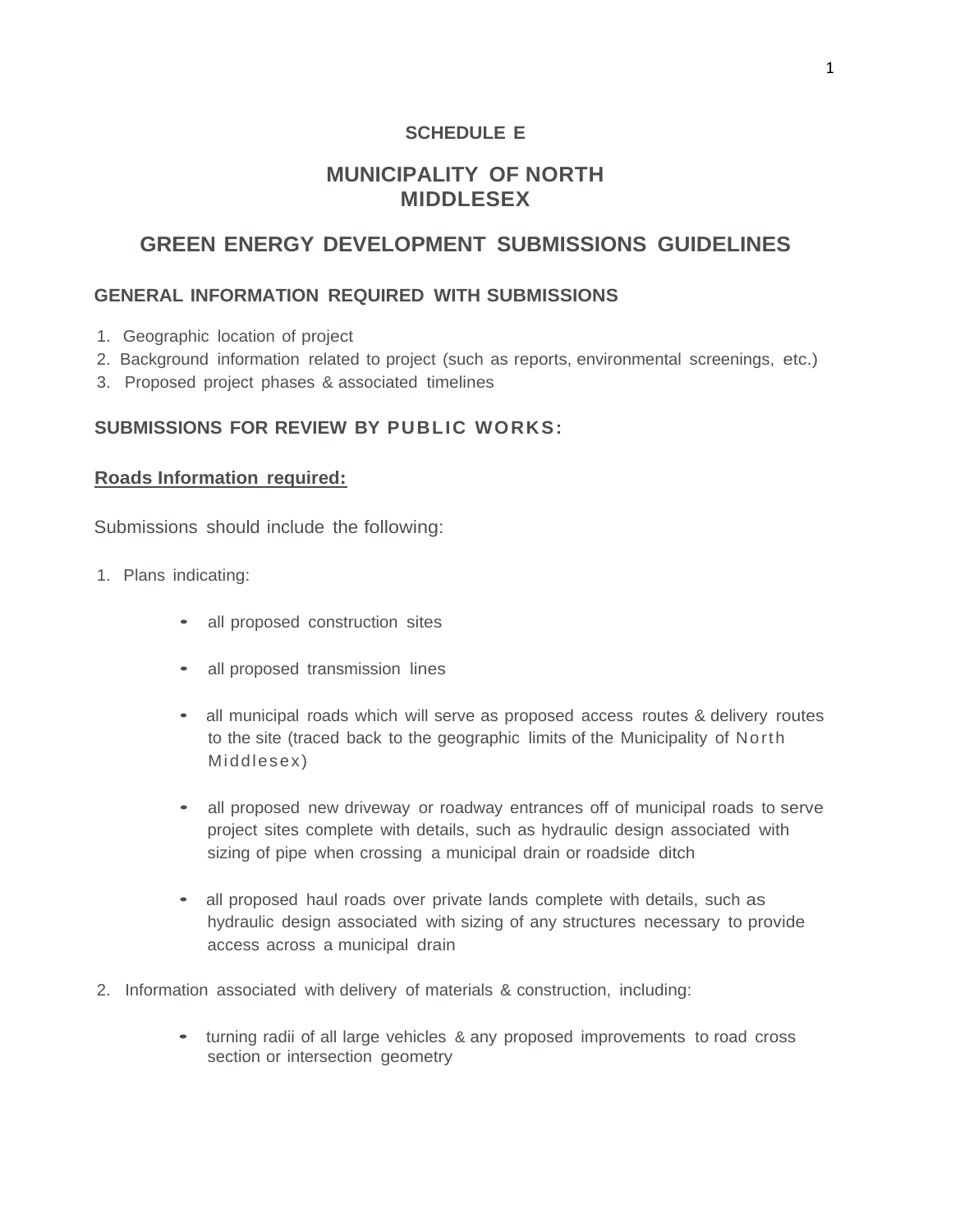- hydraulic design associated with sizing of pipe when modifying intersection at a municipal drain crossing
- hydraulic design associated with sizing of pipe when modifying intersection at a roadside ditch
- loads associated with delivery and construction of project (total loads, axle loads, axle spacing etc.)
- engineered evaluation of all bridges and culverts by <sup>a</sup> Professional Engineer licensed in the Province of Ontario in accordance with the Canadian Highway Bridge Design Code
- modifications to any road signage or traffic control signage to facilitate geometry modifications
- preliminary traffic and worker protection plans
- 3 . Shared use agreement with Hydro One, in cases where hydro lines meet in municipal right-of-way (ROW)
- 4. Approval from Transport Canada and Nav Canada in relation to any restricted zones
- 5. Agreement with the Municipality for Hydro transmission or collector lines in the municipal ROW.
- 6. Application for entrance permits on roadside ditches to access internal service roads to new wind/solar/green energy projects
- 7. Notification if any municipal roads/intersections which need to be improved to allow for construction of the wind/solar/green energy projects (turning radius) etc. Evaluation is to be conducted at the applicant's expense.
- 8. Application for moving permits for delivery of equipment (such as tower parts and erection cranes). The Half Load By-law No.28 of 2003 runs from March 1st to April 30<sup>th</sup> inclusive on the majority of municipal roads.

## **Drainage Information required:**

- 1. Details on study area. Please provide as soon as possible, since the Drainage Act process can take up to a year.
- 2. Details concerning locations of wind turbines/solar panels/green energy components, any planned access roads and any proposed road widening
- 3. Contact information for proponent and contractor. The Drainage Act process is not a permit process, but rather a design, discussion/input and construction/inspection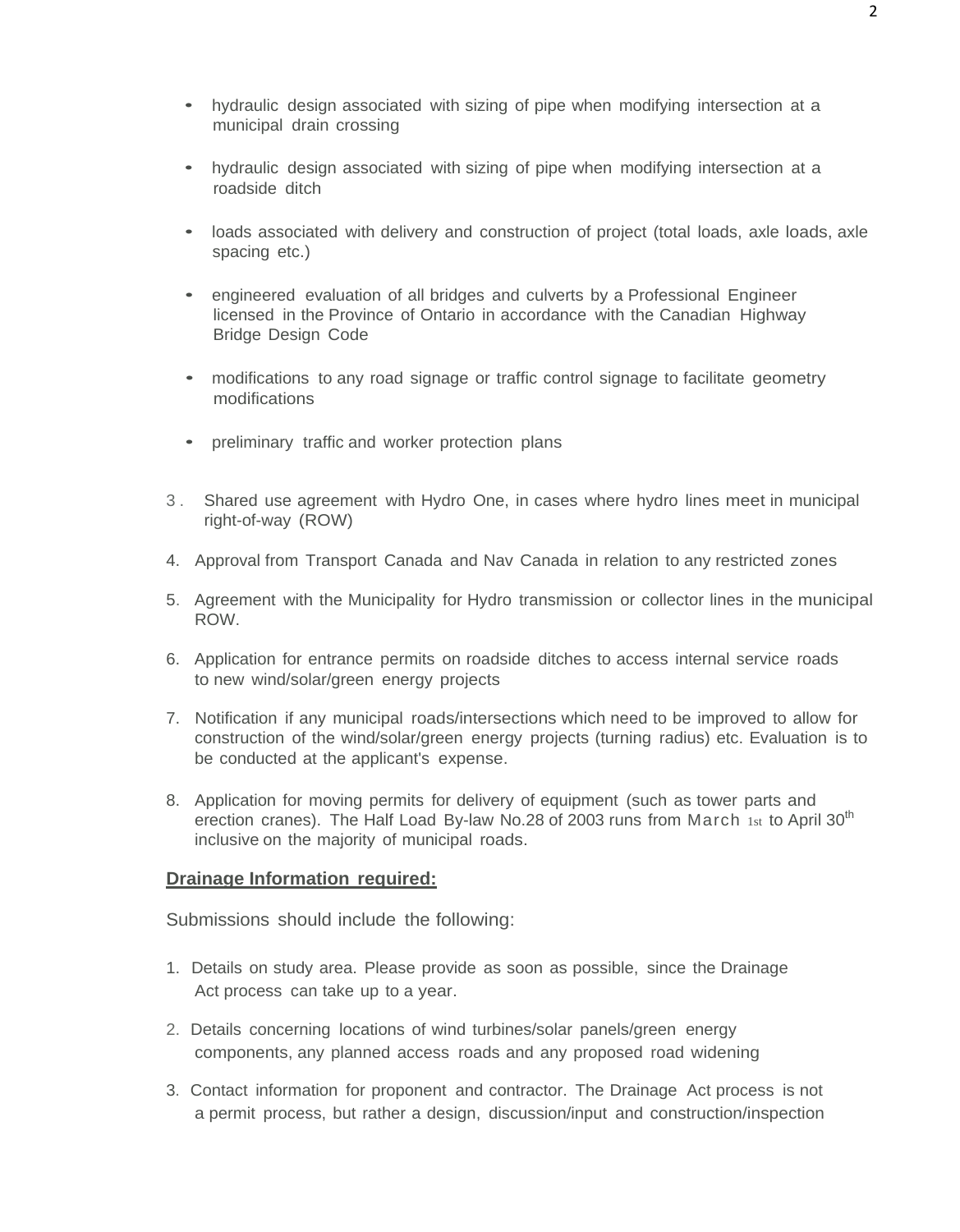#### process.

- 4. Review of documents to ensure compliance with the following requirements:
	- proposed setbacks from municipal drains. All permanent and temporary buildings, foundations, equipment, roads, storage and staging areas, poles, and buried cable will not be constructed or placed closer than 15 metres to the top of the bank of an open drain or closer than 8 metres horizontally to a buried drain.
	- installation of buried cables. If installed by open cut, power cables will be placed 1.5 metres below the designed bottom of any buried municipal drain. If directional drilling used, power cables will be placed 2.5 metres below any buried municipal drain. Power cables will be directionally drilled to 2 metres below the bottom of the drain, ensuring that there is no damage to the drain bank. No cables are to be buried within a culvert backfill or across a new or existing crossing.
	- crossing of municipal drains will be designed and constructed according to the Drainage Act
	- provision for surface water inlets. Any collection of surface drainage water that outlets to a municipal drain requires conduits that are correctly sized and composed of suitable materials. Consideration must be given to erosion protection of and for municipal drains.
	- on-site project review to view and discuss entrances, turns and crossings, especially as they relate to municipal drains
- 5. Planned construction schedule with mind to foreseeing any conflict with other construction activities and determining compatibility with other time and process restrictions

## **SUBMISSIONS FOR REVIEW BY PLANNING and DEVELOPMENT SERVICES:**

## **Planning Information required:**

- 1. Studies indicating:
	- cumulative effects [i.e. impact on human health and migratory bird behaviour]
	- Electro Magnetic Interference (EMI) for project
- 2. Details regarding aesthetic considerations, including:
	- visual impacts of project & maintaining vistas
	- colour and finish on tower and blades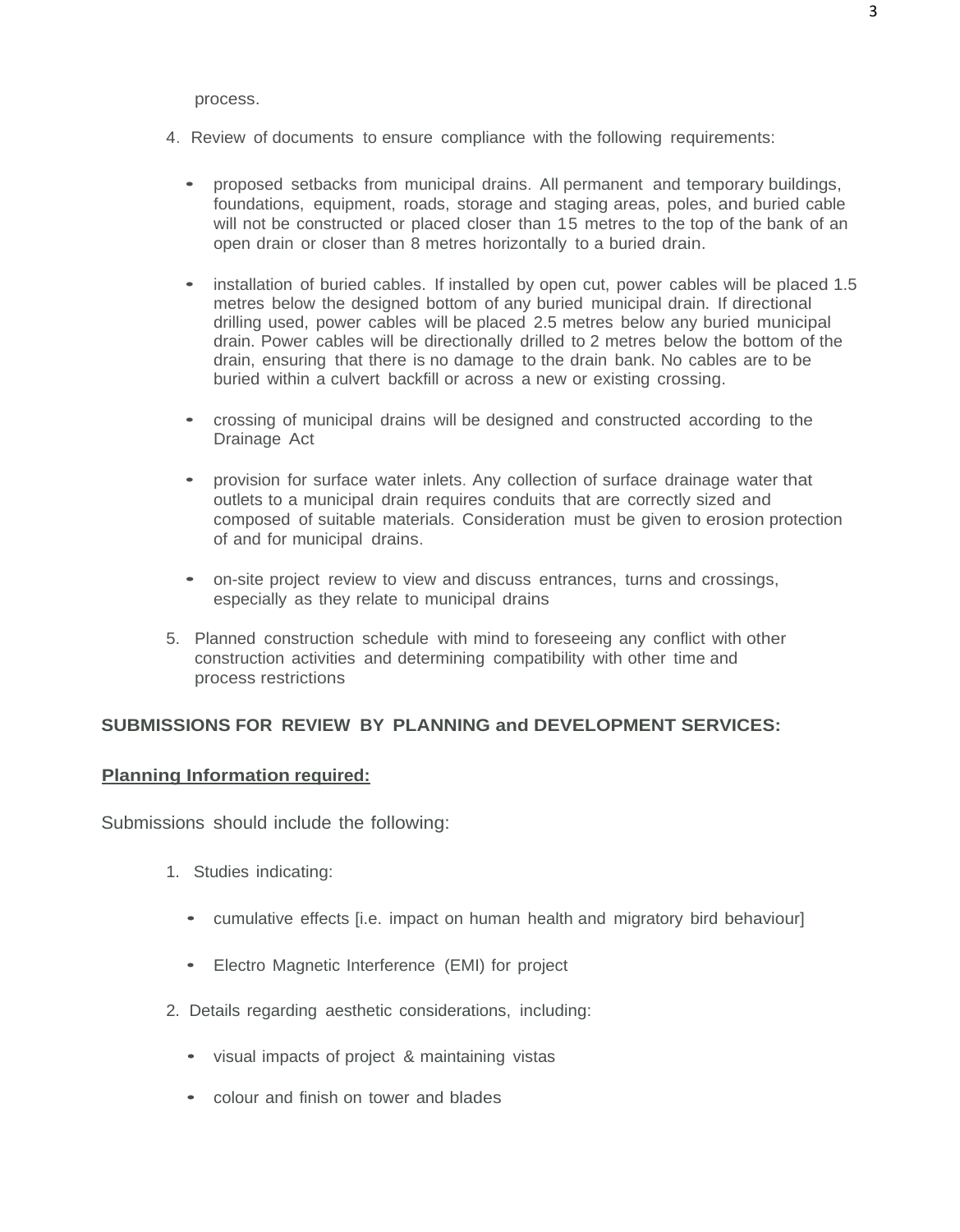- landscaping around substation
- cabling routed underground to the greatest extent possible
- higher order roads avoided where possible, if overhead wiring necessary
- synchronization of navigation lighting with other wind towers, including those associated with other projects
- installation of navigation lighting such that local residents are sheltered to the greatest extent possible
- 3. All local private landing strips identified early in the process and landowners consulted. The Municipality can assist in identifying landing strip locations.
- 4. Impact of wind turbine/ solar/green energy development on neighbouring vacant developable property
- 5. Final copies of project-related plans, including those concerning:
	- operational management
	- construction management
	- decommissioning
	- dispute resolution/noise complaint protocol
	- avian impact assessment

#### **Building Information required:**

- 1. Building permit application for each turbine/green energy component , including:
	- 911 and identifying number for each turbine/green energy component
	- soil report for each turbine/green energy component location
	- site plan, showing location of turbine/green energy components complete with dimensions
	- three sets of drawings for foundations, turbine/green energy components and accessory buildings [i.e. transfer stations] with signed Ontario structural engineer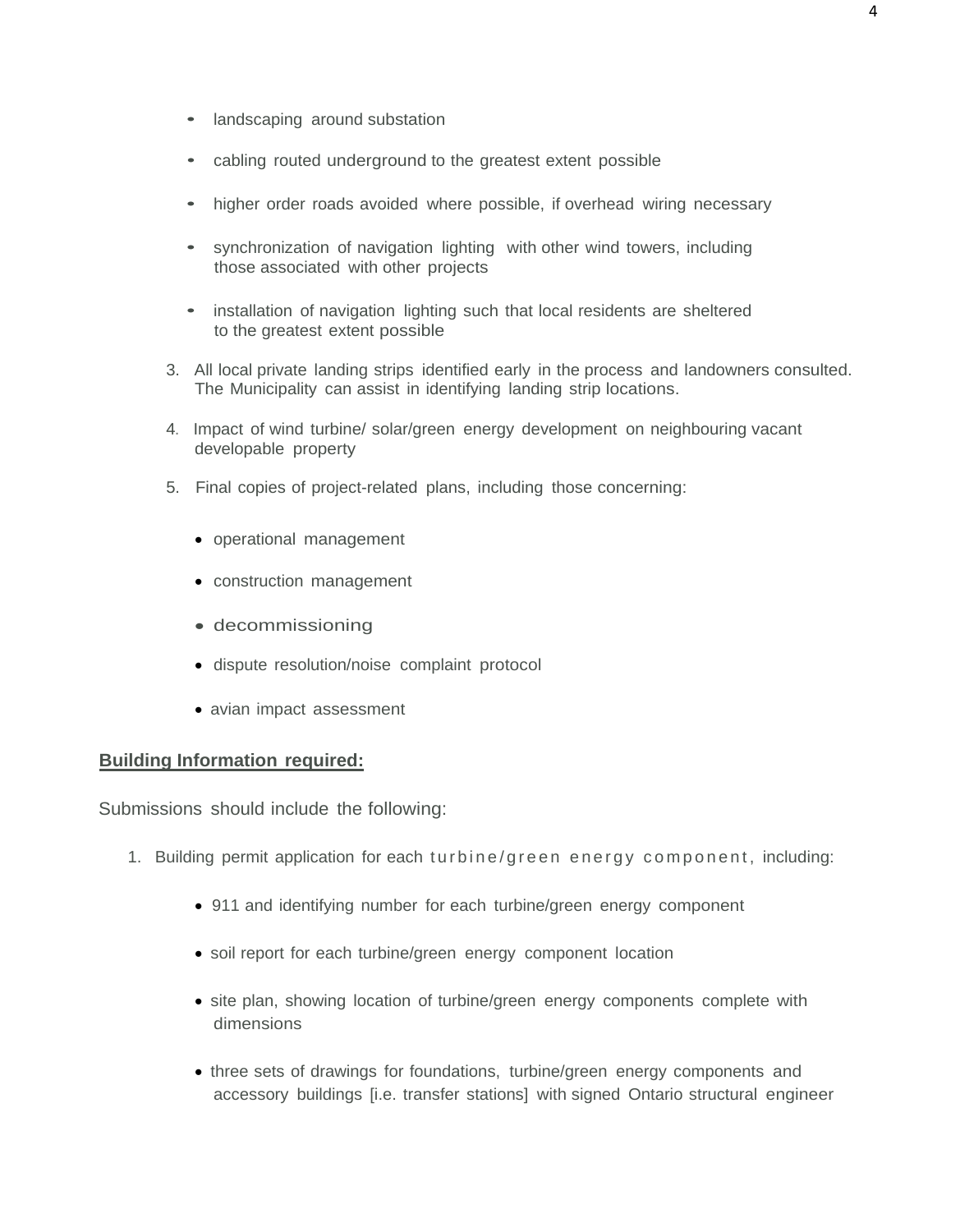stamp. Foundations that are atypical due to soil conditions shall be added to the specific building permit application.

- General Third Party Review Certificates signed by Ontario structural engineer of the Municipality's choosing
- building permit fees and other related fees shall be paid before construction commences.

**Note: Building permits are not required for solar panels attached to ground.**

# **SUBMISSIONS FOR REVIEW BY NORTH MIDDLESEX FIRE DEPARTMENT**

# **Information required:**

- 1. Emergency response plan including all revisions. Applicants are required to demonstrate that arrangements have been made to provide emergency protection for each turbine/solar panel/green energy component as the Municipality does not have the specialized equipment or personnel other than in the capacity to secure a safe perimeter around the site.
- 2. Location of each turbine/solar panel/green energy component for municipal GIS and Civic addressing purposes (provided in spreadsheet format), including:
	- number assigned to turbine/solar panel/green energy component
	- access road UTM coordinates (centre point)
	- UTM coordinates of turbine/solar panel/green energy component location
	- Lot and Concession
	- roll number of turbine/solar/green energy host property
	- roll number of access point (if different from above)
	- municipal road name of access point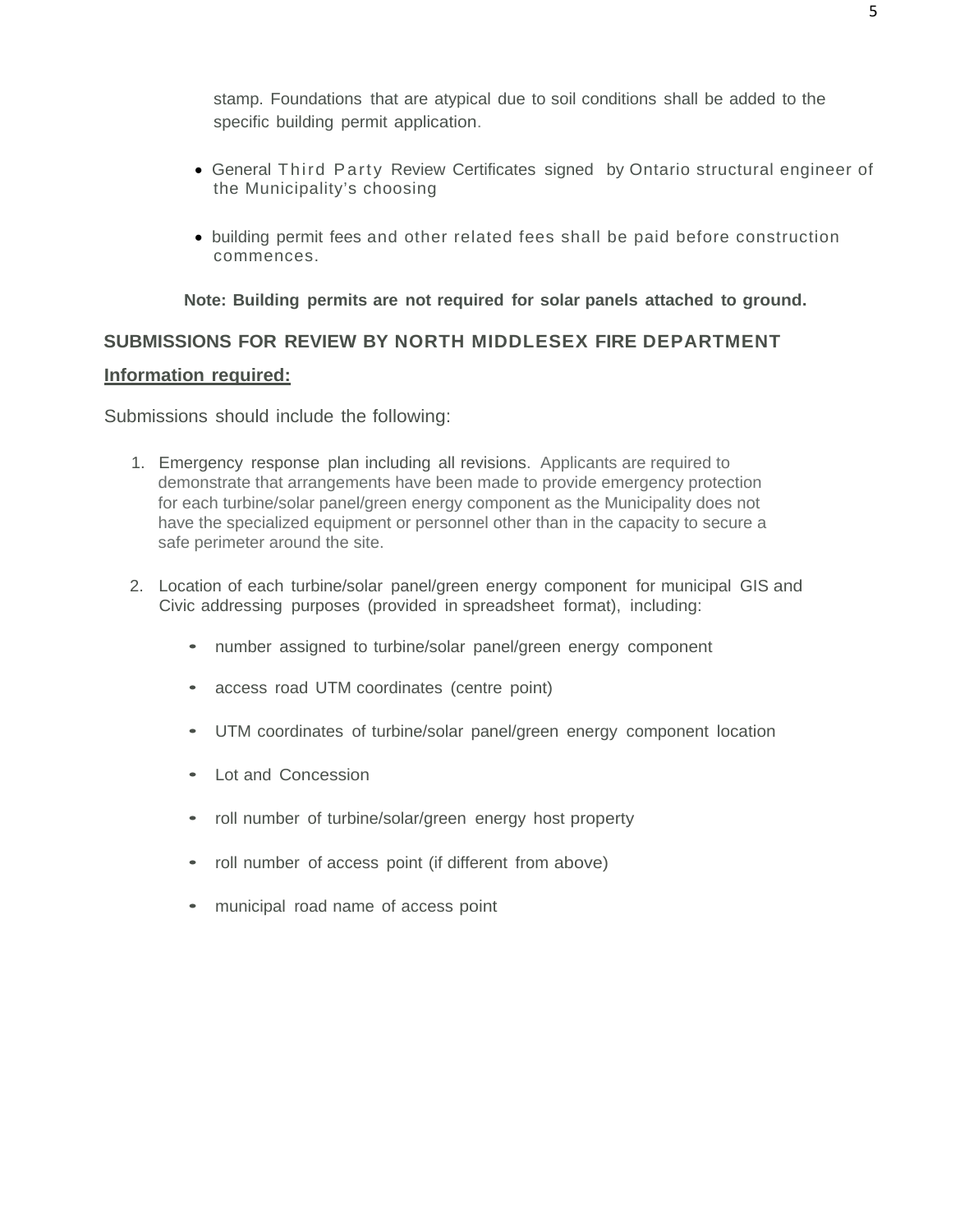# **CONSULTATION WITH THE MUNICIPALITY OF NORTH MIDDLESEX**

At least **90 days** before the final public meeting is held in respect of a green energy project, the person who proposed to engage in the project shall distribute the consultation form to the Clerk of the Municipality of North Middlesex.

# **Municipal Clerk's Office:**

Linda Creaghe, C.A.O. and Municipal Clerk Telephone: 519-294-6244 Email: lindac@northmiddlesex.on.ca

# **CONTACT INFORMATION FOR MUNICIPAL D E PARTMENTS**

# **Public Works:**

Brad Davies, Roads Supervisor, Telephone: 519-293-3344 Email: bradd@northmiddlesex.on.ca

Glen Bullock, Water Supervisor and Drainage Inspector, Telephone: 519-294-0011 Email: glenb@northmiddlesex.on.ca

## **Planning and Development Services:**

Vic Stellingwerff, CBO Telephone: 519-294-6244 Email: [vics@northmiddlesex.on.ca](mailto:vics@northmiddlesex.on.ca)

Barbara Rosser, planning consultant Telephone: 519-293-3210 Email: brosser@execulink.com

# **North Middlesex Fire Department:**

Ron Whitmore, Fire Chief Email: FireChief@northmiddlesex.on.ca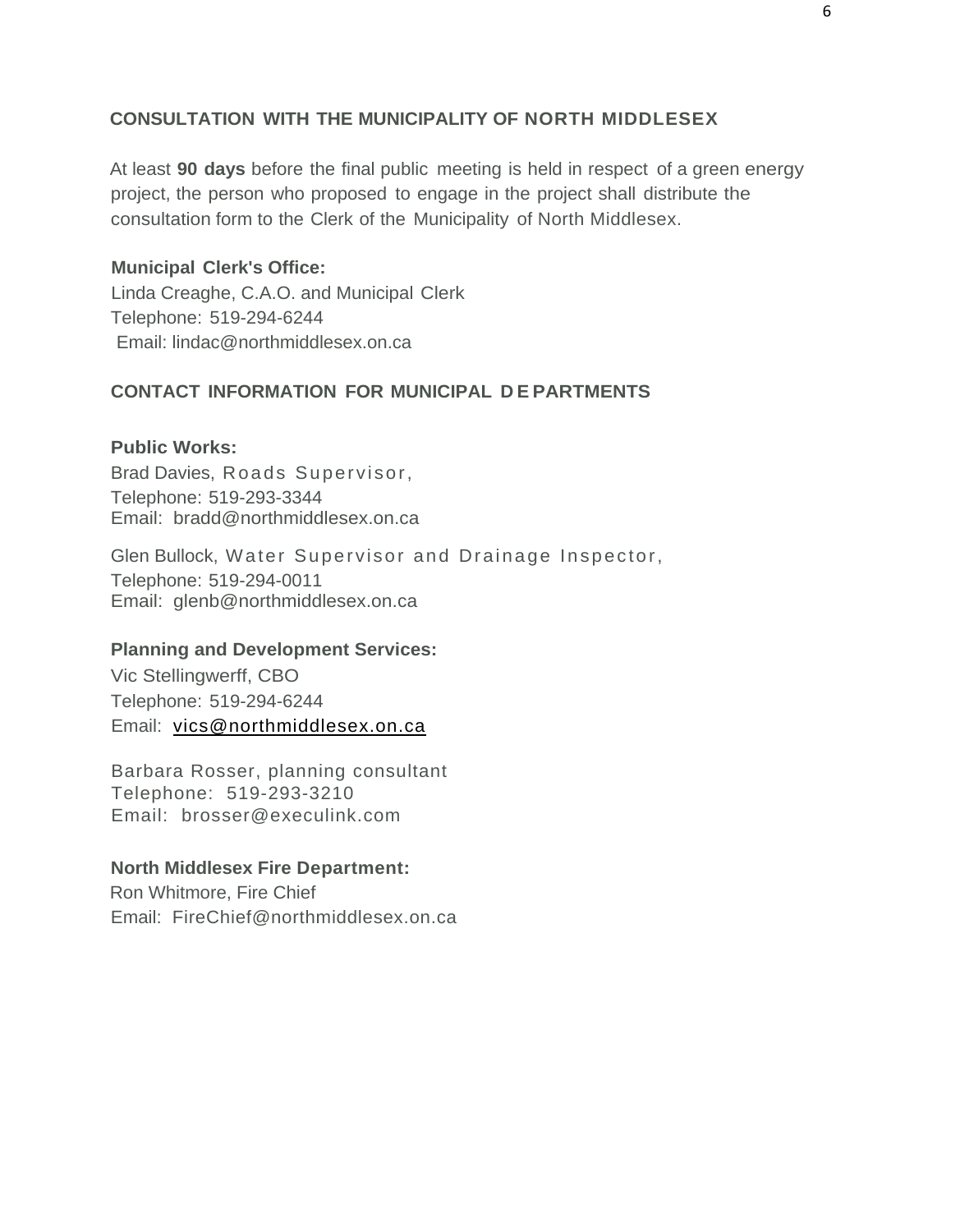# **CONTACT INFORMATION FOR LOCAL UTILITIES**

# **Bell Aliant:**

Richard Penney Telephone: 519-245-4714 Email: Richard.penny@bell.ca

## **Hydro One:**

Mark Walters Telephone: 519-245-1825 Email: mark.walters@hydroone.com

# **Execulink Cable:**

Doug Beauprie Telephone: 519-296-5700 Email: doug.beauprie@execulink.com

**Union Gas Limited:** Reg Thompson Telephone: 519-495-7630 Email: [rthompson@uniongas.com](mailto:rthompson@uniongas.com)

Other:

**Ministry of Labour:** Jeff Vansteensel Telephone: 519-646-3251 Email: [jeff.vansteensel@ontario.ca](mailto:jeff.vansteensel@ontario.ca)

# **County of Middlesex:**

Warren Knight Telephone:519-294-0176 Email: wknight@middlesex.ca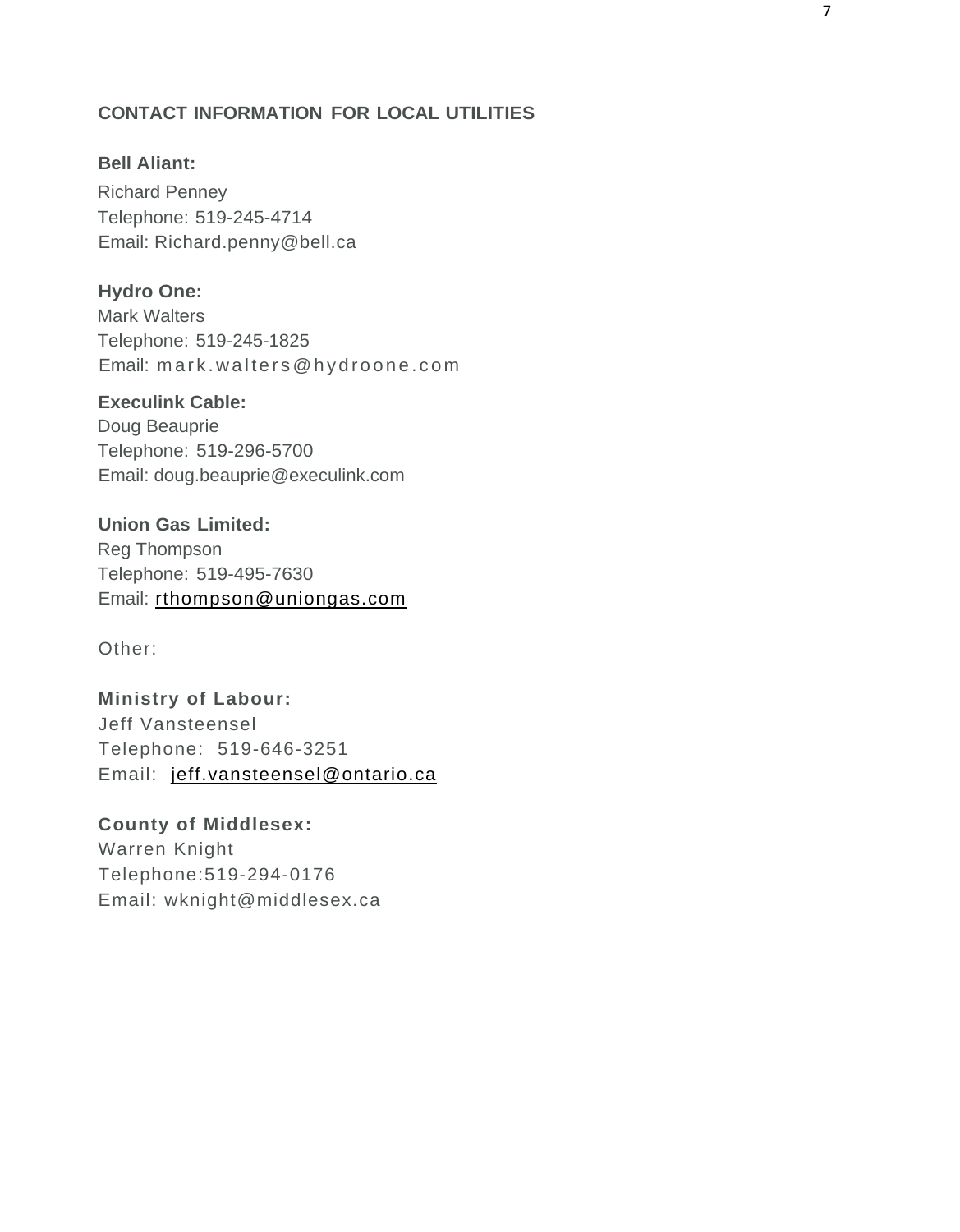

# Minutes

| <b>To/Attention</b> | Attendees / File                                                                                                        | Date           | September 6, 2011            |
|---------------------|-------------------------------------------------------------------------------------------------------------------------|----------------|------------------------------|
| <b>From</b>         | Derek Dudek                                                                                                             | <b>Project</b> | Bornish / Adelaide / Jericho |
|                     |                                                                                                                         | <b>Steno</b>   | dd                           |
| <b>Subject</b>      | Project Introduction and Updates - Various WEC's<br><b>Middlesex County Administration Offices</b><br>Sept 1, 2011, 1pm |                |                              |
| <b>Present</b>      | Durk Vanderwerff, Chris Traini (Middlesex County)<br>Ben Greenhouse, Adam Camp, Derek Dudek (NextEra)                   |                |                              |
| <b>Distribution</b> | <b>Middlesex County</b><br>File                                                                                         |                |                              |

| <b>Item Discussed</b>                                                                                                                                                                                                                                                                                                                                                                                                                            | <b>Action By</b> |
|--------------------------------------------------------------------------------------------------------------------------------------------------------------------------------------------------------------------------------------------------------------------------------------------------------------------------------------------------------------------------------------------------------------------------------------------------|------------------|
| 1. NextEra provided background on status and changes of each project since<br>public meetings up to current time including description of possible use of<br>County ROW's for overhead transmission lines.                                                                                                                                                                                                                                       | none             |
| 2. County noted several items to be considered by NextEra as it relates to<br>proposed road use, including:                                                                                                                                                                                                                                                                                                                                      | NextEra          |
| Shared pole use preferred;                                                                                                                                                                                                                                                                                                                                                                                                                       |                  |
| Nairn Road is a narrow ROW in many spots (66') and includes existing<br>$\bullet$<br>u/g utilities (Union Gas, Tribute)                                                                                                                                                                                                                                                                                                                          |                  |
| Kerwood Road has fewer size limitations $(30 - 36 \text{ m wide})$                                                                                                                                                                                                                                                                                                                                                                               |                  |
| 3. County indicated there were currently no capital planning projects for any of<br>the roads within project areas for the next 5 years, but that there may be<br>some resurfacing scheduled on Nairn and Kerwood Road as part of the new<br>capital program which is currently underway. County will forward new plan<br>when it is approved later in the fall 2011.                                                                            | County           |
| 4. County noted the required permits and agreements for the projects would<br>include driveway entrance permits (standard or security may be required);<br>moving permits for use of delivery/construction vehicles on county ROW's<br>(require engineer's reports on infrastructure); and a Road Use Agreement for<br>permanent infrastructure (or signatory where joint use is proposed); any u/g<br>infrastructure would require separate RUA | NextEra / County |
| NextEra Energy Canada, ULC                                                                                                                                                                                                                                                                                                                                                                                                                       |                  |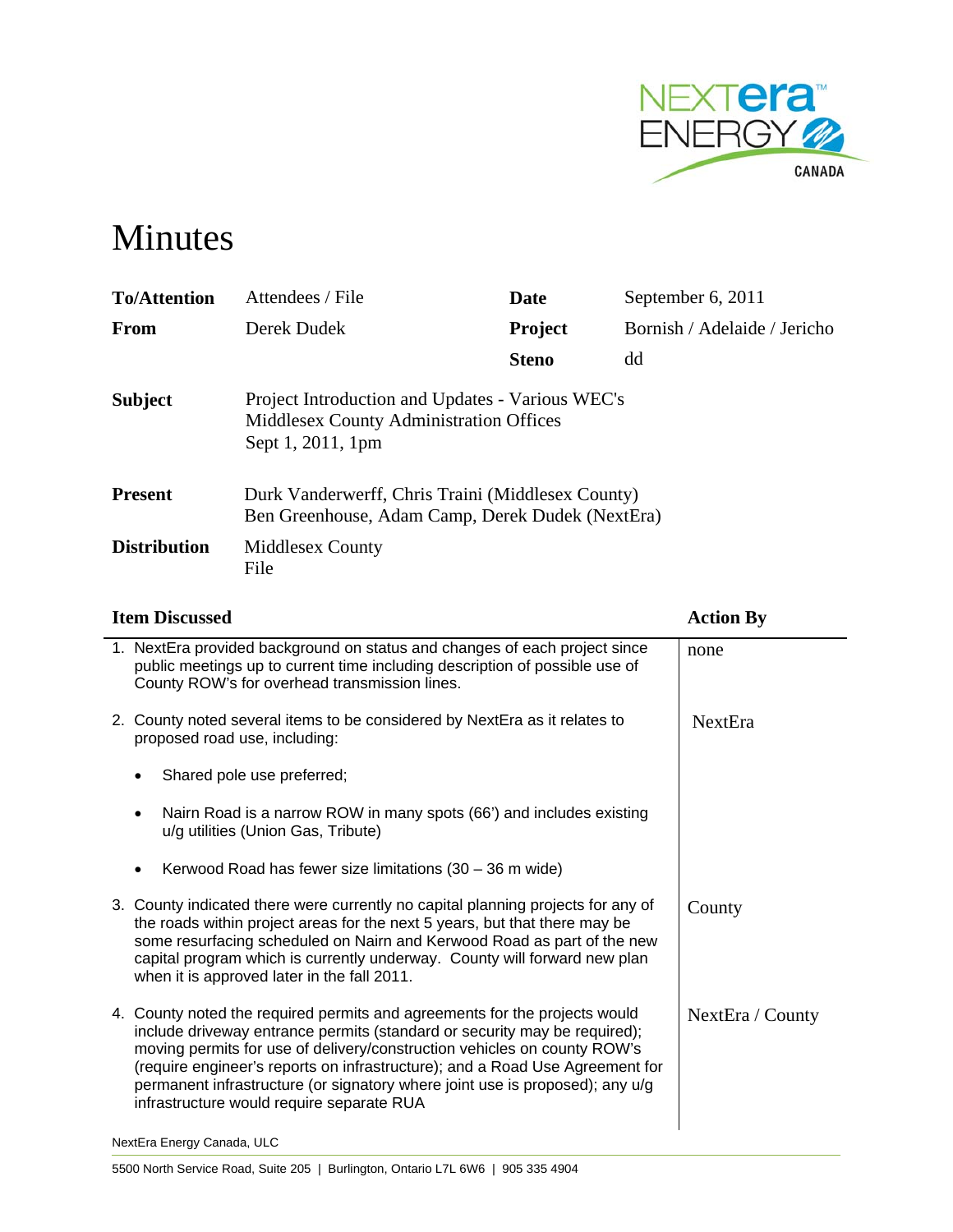| 5. County provided information sources for background planning including Lake<br>Huron Water Supply System mapping (GIS infrastructure layer); County's<br>Woodlands Conservation By-law (tree removal)                                                     | <b>NextEra</b> |
|-------------------------------------------------------------------------------------------------------------------------------------------------------------------------------------------------------------------------------------------------------------|----------------|
| 6. County opined that the proposed Ausable crossings for the Jericho gen-tie<br>route should not be constrained from an infrastructure standpoint; would not<br>support tie-ins to any bridgeworks due to impacts of weathering created by<br>tie-in points | <b>NextEra</b> |
| 7. County suggested a Council delegation just prior to next PIC's; prefaced by a<br>letter provided at any time moving forward                                                                                                                              | <b>NextEra</b> |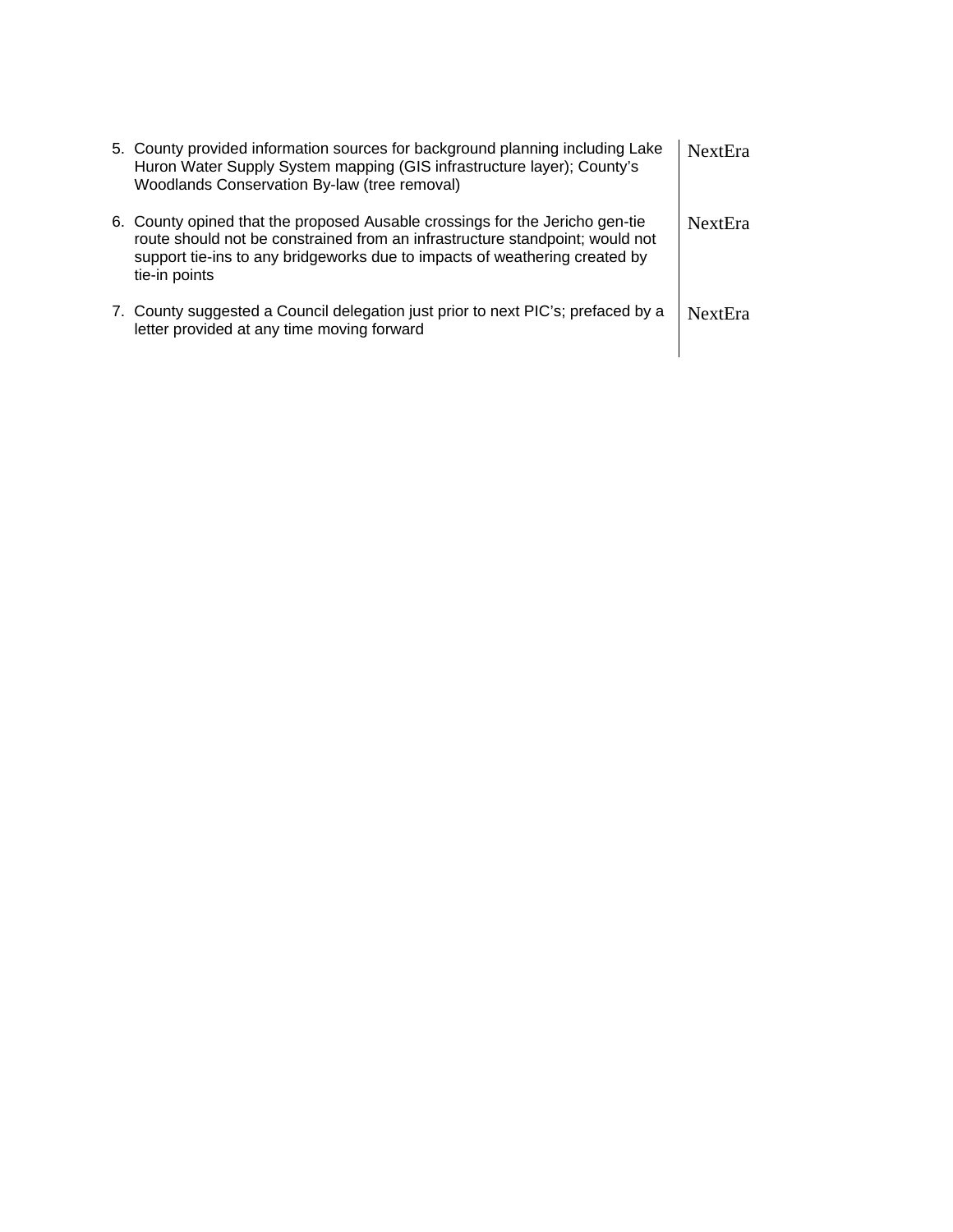

# Minutes

| <b>To/Attention</b> | Attendees / File                                                                                                                                 | Date           | February 14, 2012            |  |  |
|---------------------|--------------------------------------------------------------------------------------------------------------------------------------------------|----------------|------------------------------|--|--|
| <b>From</b>         | Derek Dudek                                                                                                                                      | <b>Project</b> | Bornish / Adelaide / Jericho |  |  |
|                     |                                                                                                                                                  | <b>Steno</b>   | dd                           |  |  |
| <b>Subject</b>      | Project Updates - Various WEC's<br>North Middlesex Administration Offices<br>Feb 8, 2012 - 10am                                                  |                |                              |  |  |
| <b>Present</b>      | Don Shipway, Jackie Tiedeman, Barb Rosser, Vic Stellingwerff, Brad Davies,<br>Glen Bullock (North Middlesex)<br>Adam Camp, Derek Dudek (NextEra) |                |                              |  |  |
| <b>Distribution</b> | North Middlesex<br>File                                                                                                                          |                |                              |  |  |

# **Item Discussed Action By**

| 1. NextEra provided update on Bornish project including timelines of submission<br>of REA package to municipality and expectations re: completion of the<br>Municipal Consultation Forms (Note: previously completed MCF's were<br>returned to NextEra for information purposes only) | NextEra        |
|---------------------------------------------------------------------------------------------------------------------------------------------------------------------------------------------------------------------------------------------------------------------------------------|----------------|
| 2. NextEra to forward a copy of a Road User Agreement and Community<br>Vibrancy Fund Agreement for municipal review                                                                                                                                                                   | <b>NextEra</b> |
| 3. NextEra to forward 5 hard copies and 1 electronic copy of REA reports for<br>municipal review.                                                                                                                                                                                     | <b>NextEra</b> |
| 4. NextEra to schedule meeting in next few months with NM staff and members<br>of NextEra construction and operations staff to discuss specific matters<br>relating to those phases of the project                                                                                    | <b>NextEra</b> |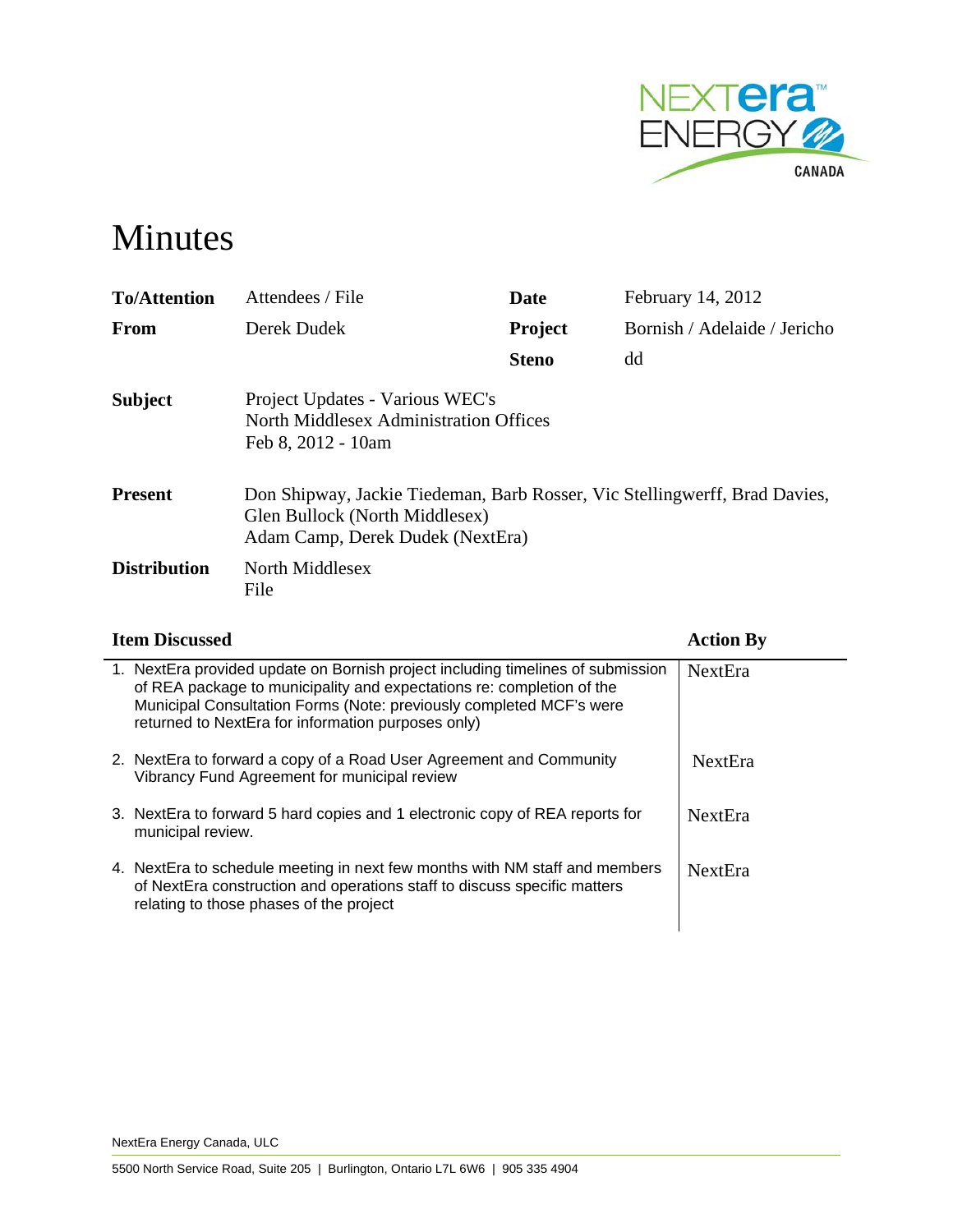

# Minutes

| <b>To/Attention</b> | Attendees / File                                                                                       | Date           | February 14, 2012            |
|---------------------|--------------------------------------------------------------------------------------------------------|----------------|------------------------------|
| From                | Derek Dudek                                                                                            | <b>Project</b> | Bornish / Adelaide / Jericho |
|                     |                                                                                                        | <b>Steno</b>   | dd                           |
| <b>Subject</b>      | Project Updates - Various WEC's<br><b>Middlesex County Administration Offices</b><br>Feb 8, 2012 - 2pm |                |                              |
| <b>Present</b>      | Chris Traini (Middlesex County)<br>Adam Camp, Derek Dudek (NextEra)                                    |                |                              |
| <b>Distribution</b> | <b>Middlesex County</b><br>File                                                                        |                |                              |

| <b>Item Discussed</b>                                                                                                                                                                                                | <b>Action By</b> |
|----------------------------------------------------------------------------------------------------------------------------------------------------------------------------------------------------------------------|------------------|
| 1. County expressed concerns about the importance of renewable energy<br>developers negotiating shared use of poles where necessary, as multiple sets<br>of poles on ROW's would not be supported.                   | <b>NextEra</b>   |
| 2. If a meeting is conducted with HONI to discuss matters outlined in 1. above;<br>County would like to be invited at HONI's discretion; alternatively County<br>would offer to mediate any such meetings that occur | <b>NextEra</b>   |
| 3. County indicated entrance permits were standard with approx. 24 hr.<br>turnaround time; can apply any time in advance of construction $-$ permits<br>available on website                                         | <b>NextEra</b>   |
| 4. Moving permits (vehicles on County ROW's) can be applied for as they are<br>needed; deposit can be made in advance to draw funds from for timely<br>approvals - permits available on website                      | <b>NextEra</b>   |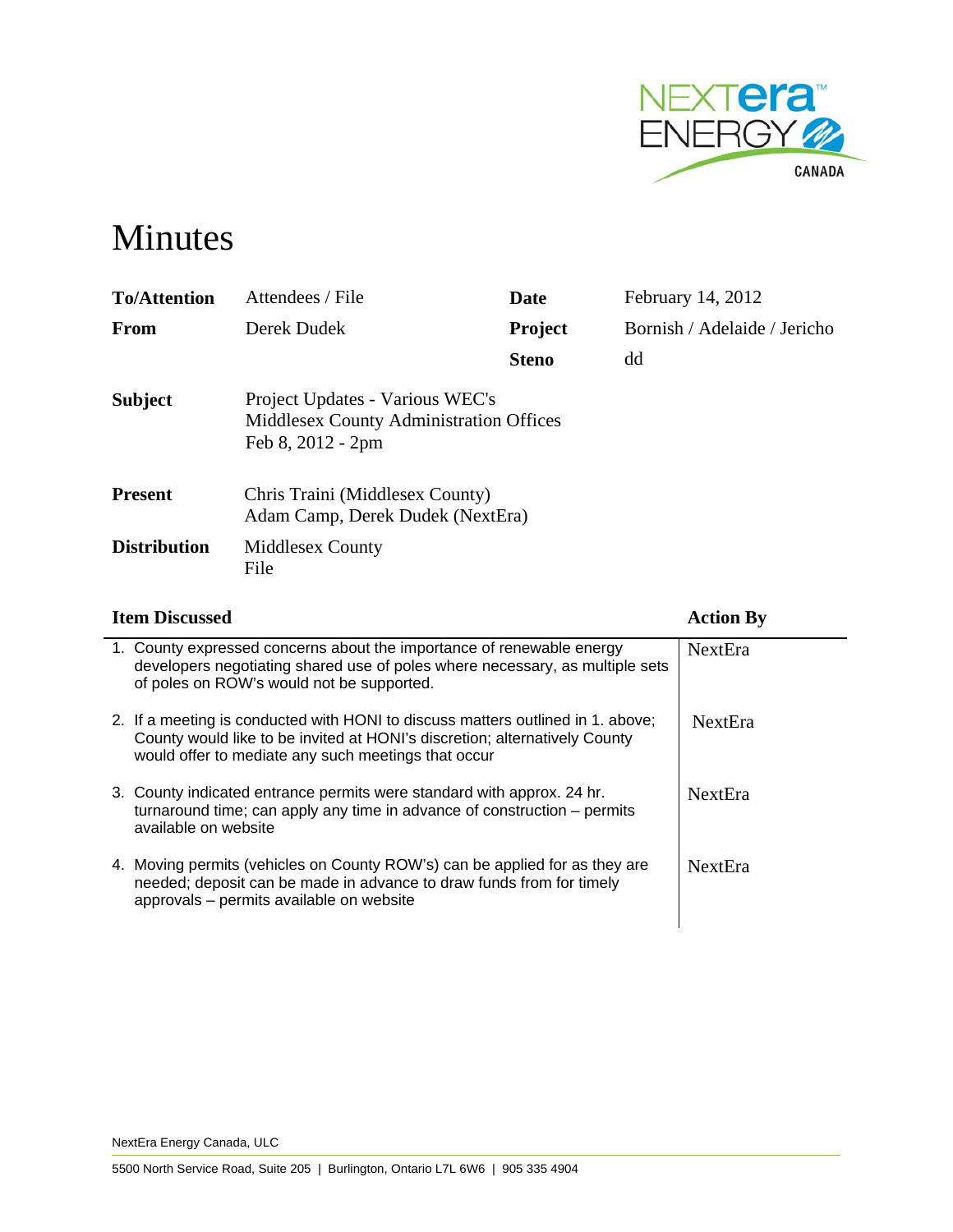

September 22, 2011

c/o Linda Creaghe Chief Administrative Officer Municipality of North Middlesex 229 Parkhill Main Street, P.O. Box 9 PARKHILL, ON. N0M 2K0

Dear Mayor and Members of Council:

The purpose of this letter is to provide you with an update on NextEra Energy Canada's (NextEra Energy) wind energy projects in the Municipality which have been in the planning stages at the local municipal levels for upwards of four years. We recently met with municipal staff to discuss the projects and are providing Council with an update at this time and offering to appear as a delegation to Council at their discretion. This letter is an update on our project planning status for NextEra Energy's following projects:

- Bornish Wind Energy Centre (73.5MW) North Middlesex;
- Adelaide Wind Energy Centre (60MW) wind energy centre located in Adelaide-Metcalfe, but overhead transmission line and point of interconnection to Ontario transmission grid in North Middlesex;
- Jericho Wind Energy Centre  $(150MW)$  project located within Lambton County, but overhead transmission line and point of interconnection located in North Middlesex.

Most recently, the Ontario Power Authority announced on July 4th, 2011 that FIT contracts would be offered to each of the three projects listed above. These projects have subsequently accepted and executed these contracts. These contracts do not constitute approval of the projects, but rather provides certainty that the projects will be able to sell electricity to the Provincial grid. Based on this certainty, we will immediately increase our activity in the community with respect to both environmental work and stakeholder consultation.

Other significant activities undertaken (or underway) this summer include some of the various environmental activities required in accordance with O. Reg 359/09 and field studies such as:

- Records review completed by the Ministry of Natural Resources (MNR) The MNR provided records of any significant habitat previously identified to be within project boundaries.
- Vegetation mapping Ecological land classification of the project lands has been completed which requires the mapping of vegetative communities present throughout the project areas. This mapping includes, but is not limited to woodlands, wetlands, agricultural areas and meadows
- Bat Surveys The assessment of woodlands within the project areas for suitable bat habitat has been completed. Where appropriate, through the night monitoring was conducted for 10 nights throughout the month of June 2011, as well as 10 minute point count surveys to identify any bat activity. This data is currently being analyzed to determine significance of the habitats.
- Breeding Bird Surveys Point count surveys of the project areas were conducted throughout the months of June and July. This data is currently being evaluated to determine the presence of those species that are of conservation concern.
- Aquatic Assessment (ongoing) desktop mapping of known water bodies has been conducted, aquatic surveys will be completed throughout fall 2011.